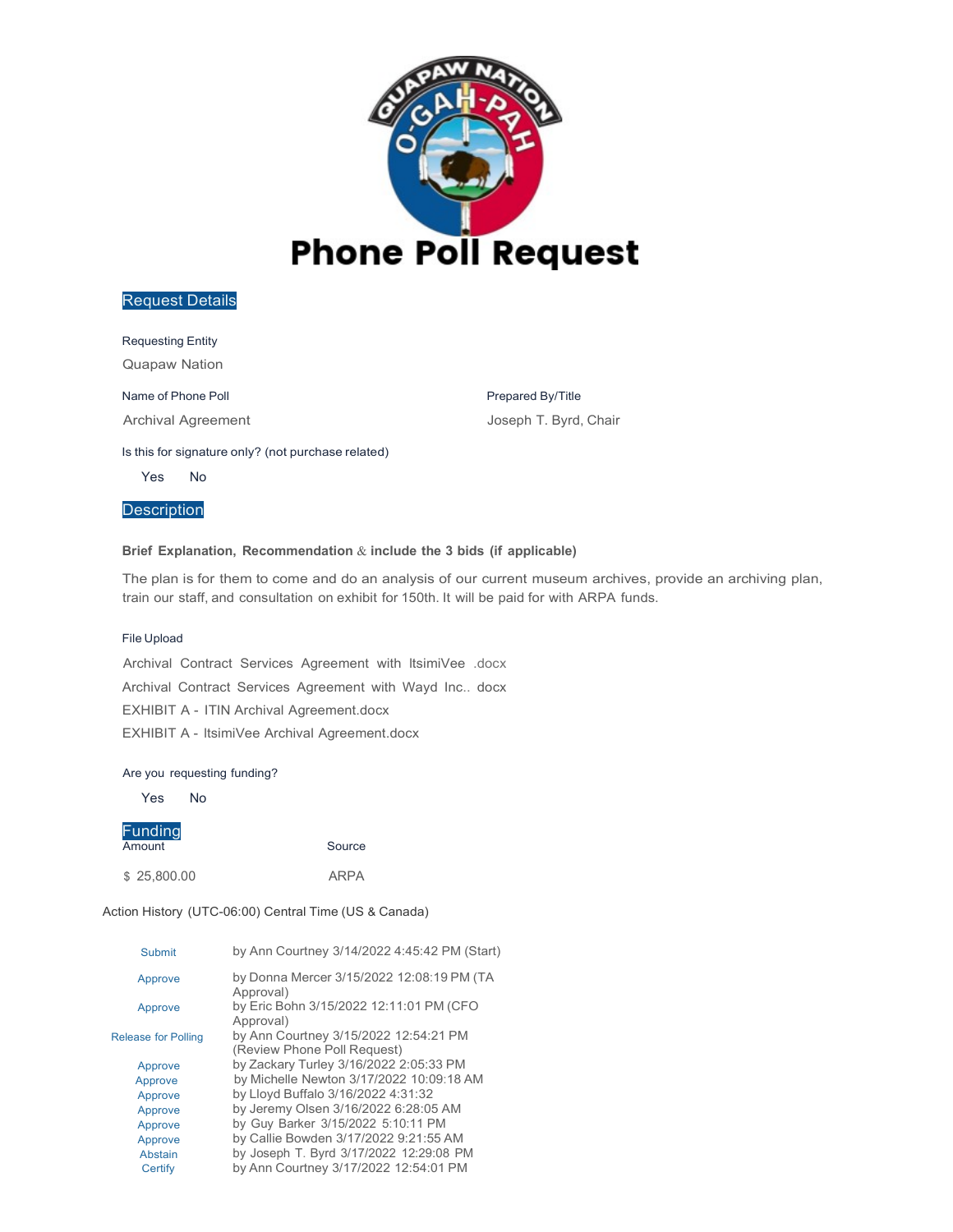

| <b>Requesting Entity</b>                |                                                    |
|-----------------------------------------|----------------------------------------------------|
| <b>Quapaw Nation</b>                    |                                                    |
| Name of Phone Poll                      |                                                    |
| Agricultural Garden Technician Position |                                                    |
| Prepared By/Title                       | is this for signature only? (not purchase related) |
| Alysa Petree, HR                        | ◯ Yes ◯ No                                         |
| Description                             |                                                    |

Brief Explanation, Recommenation & include the 3 bids (if applicable)

The attachment includes the Agriculture Garden Technician job description, salary resources, and a signature form we recently created for documentation purposes. Please note Eric Bohn's comments below his signature.

# Agriculture Garden [Technician.pdf](https://okika.quapawnation.com/Forms/handlers/downloadattachment.ashx?req=DownLoad&aid=6396&authkey=ac5139b3-e56b-4f8f-aec7-9b963cb7c222) 437.72KB

| <b>File Upload</b>       |                                    |                            |                                   |                     |
|--------------------------|------------------------------------|----------------------------|-----------------------------------|---------------------|
| Zack Turley-AYE          |                                    |                            | Michelle Newton-AYE               |                     |
| Lloyd Buffalo-AYE        |                                    |                            | Jeremy Olsen-AYE                  |                     |
|                          | Secretary Treasurer Guy Barker-AYE |                            | Vice-Chairwoman Callie Bowden-AYE |                     |
| Chairman Joseph Byrd-AYE |                                    |                            |                                   |                     |
| <b>Decision Summary</b>  |                                    |                            |                                   |                     |
| Abstain Count            | Agenda Count                       | Approval Count             | Reject Count                      | <b>Expire Count</b> |
|                          |                                    |                            |                                   |                     |
| <b>Total Count</b>       | Decision                           | <b>Executive Secretary</b> |                                   |                     |
|                          | Approved                           | Certification 3/24/22      |                                   |                     |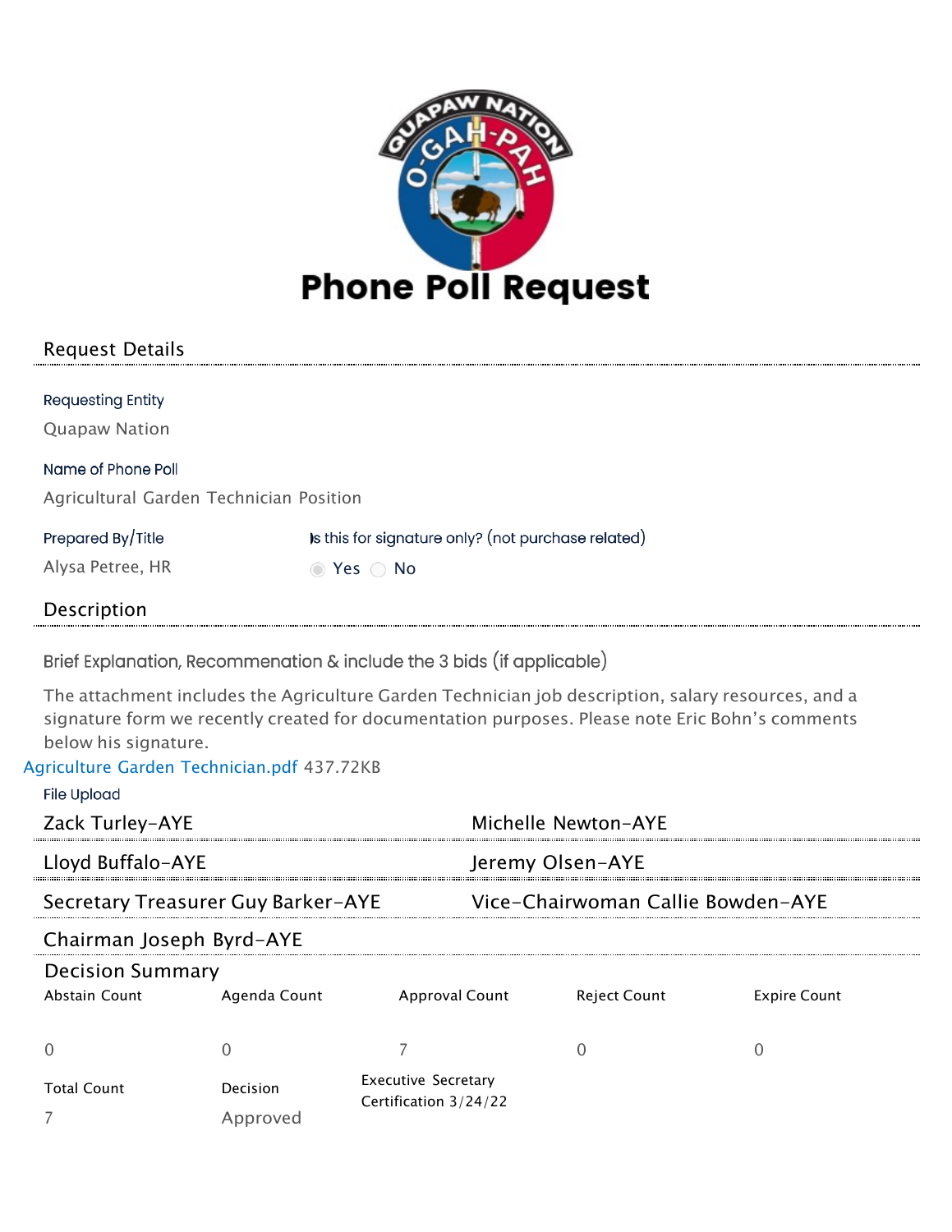

**Requesting Entity** 

Quapaw Nation

Name of Phone Poll

URGENT Akiptan Internship Opportunity for Agriculture Program

# Prepared By/Title

Michelle Bowden, Agriculture Yes No

Is this for signature only? (not purchase related)

# Description

Brief Explanation, Recommenation & include the 3 bids (if applicable) From akiptan.org: "Akiptan is a Native American Community Development Financial Institution (CDFI) that provides loans and technical assistance to those in Indian Agriculture. Akiptan offers a whole suite of services that include financing youth, start ups, operating costs and ownership. Our CDFI takes it a step further and works with the client to assist with technical support as well as provide financial literacy training o help create a knowledgeable borrower." Michelle has the opportunity to get an intern for 320 hours between May and August who will be paid \$15/hour by the organization, which will also provide the intern with financial education tools. MOU and Internship FAQ sheet are attached. Akiptan [Internship](https://okika.quapawnation.com/Forms/handlers/downloadattachment.ashx?req=DownLoad&aid=5331&authkey=6efa1a8d-bd70-4bb0-b6e9-363715196b34) FAQ Sheet.pdf 1.07MB Akiptan [Internship](https://okika.quapawnation.com/Forms/handlers/downloadattachment.ashx?req=DownLoad&aid=5332&authkey=6efa1a8d-bd70-4bb0-b6e9-363715196b34) Partner MOU.pdf 521.92KB

| <b>File Upload</b>         |          |                             |                                           |                     |  |
|----------------------------|----------|-----------------------------|-------------------------------------------|---------------------|--|
| Zack Turley - AYE          |          | Jeremy Olsen - AYE          |                                           |                     |  |
| Michelle Newton - AYE      |          |                             | Secretary Treasurer Guy Barker - AYE      |                     |  |
| Lloyd Buffalo - AYE        |          |                             | Vice-Chairwoman Callie Bowden - AYE       |                     |  |
| Chairman Joseph Byrd - AYE |          |                             |                                           |                     |  |
| <b>Decision Summary</b>    |          |                             |                                           |                     |  |
| <b>Abstain Count</b>       |          | Agenda Count Approval Count | <b>Reject Count</b>                       | <b>Expire Count</b> |  |
|                            |          |                             |                                           |                     |  |
| <b>Total Count</b>         | Decision | APPROVED.                   | Executive Secretary Certification 3 15 22 |                     |  |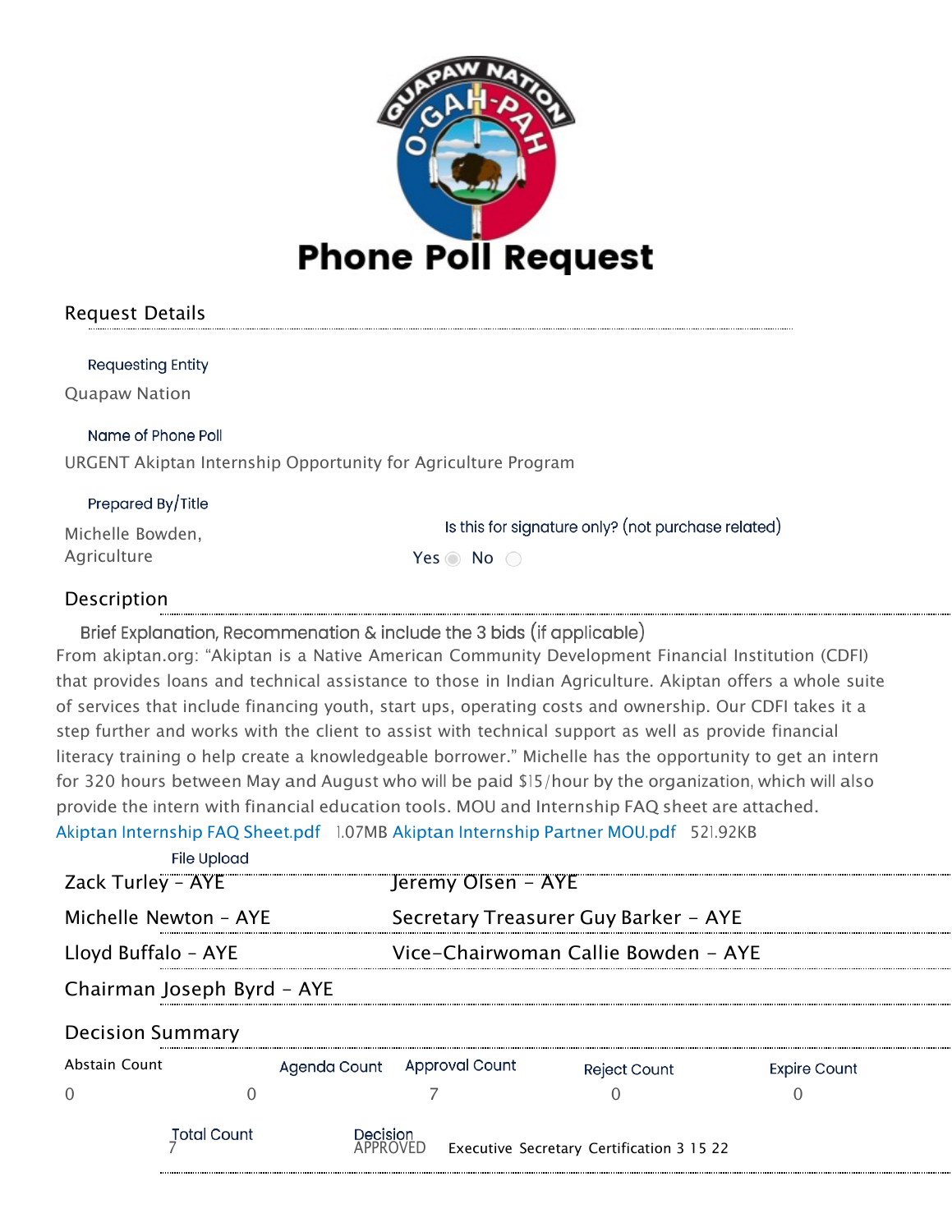

| <b>Requesting Entity</b>          |                                                    |
|-----------------------------------|----------------------------------------------------|
| <b>Quapaw Nation</b>              |                                                    |
| Name of Phone Poll                |                                                    |
| THPO Access to Historic Site Form |                                                    |
| Prepared By/Title                 | Is this for signature only? (not purchase related) |
| Everett Bandy, THPO               | $\odot$ Yes $\odot$ No                             |
| Description                       |                                                    |
|                                   |                                                    |

Brief Explanation, Recommenation & include the 3 bids (if applicable)

Trenton developed the attached form with proposed verbiage based upon the current access agreementfor EPA Remediations. Would you please determine whether this is accessible and will meet the requirements of the new access conditions which were put in place in November of 2021?

# **File Upload**

Master QT entry and access agreement for [sampling.docx](https://okika.quapawnation.com/Forms/handlers/downloadattachment.ashx?req=DownLoad&aid=6355&authkey=f2480897-0b8f-401a-93d8-63a3611472f3) 16.42KB

| Zack Turley - AYE       |                            | Jeremy Olsen - AYE                             |                                      |                     |  |
|-------------------------|----------------------------|------------------------------------------------|--------------------------------------|---------------------|--|
| Michelle Newton - AYE   |                            |                                                | Secretary Treasurer Guy Barker - AYE |                     |  |
| Lloyd Buffalo - AYE     |                            | Vice-Chairwoman Callie Bowden - ACCESS EXPIRED |                                      |                     |  |
| <b>Decision Summary</b> | Chairman Joseph Byrd - AYE |                                                |                                      |                     |  |
| Abstain Count           | Agenda Count               | <b>Approval Count</b>                          | <b>Reject Count</b>                  | <b>Expire Count</b> |  |
|                         |                            | h                                              |                                      |                     |  |
| <b>Total Count</b>      | Decision                   |                                                |                                      |                     |  |
|                         | Approved                   |                                                |                                      |                     |  |

Executive Secretary Certification 3/29/22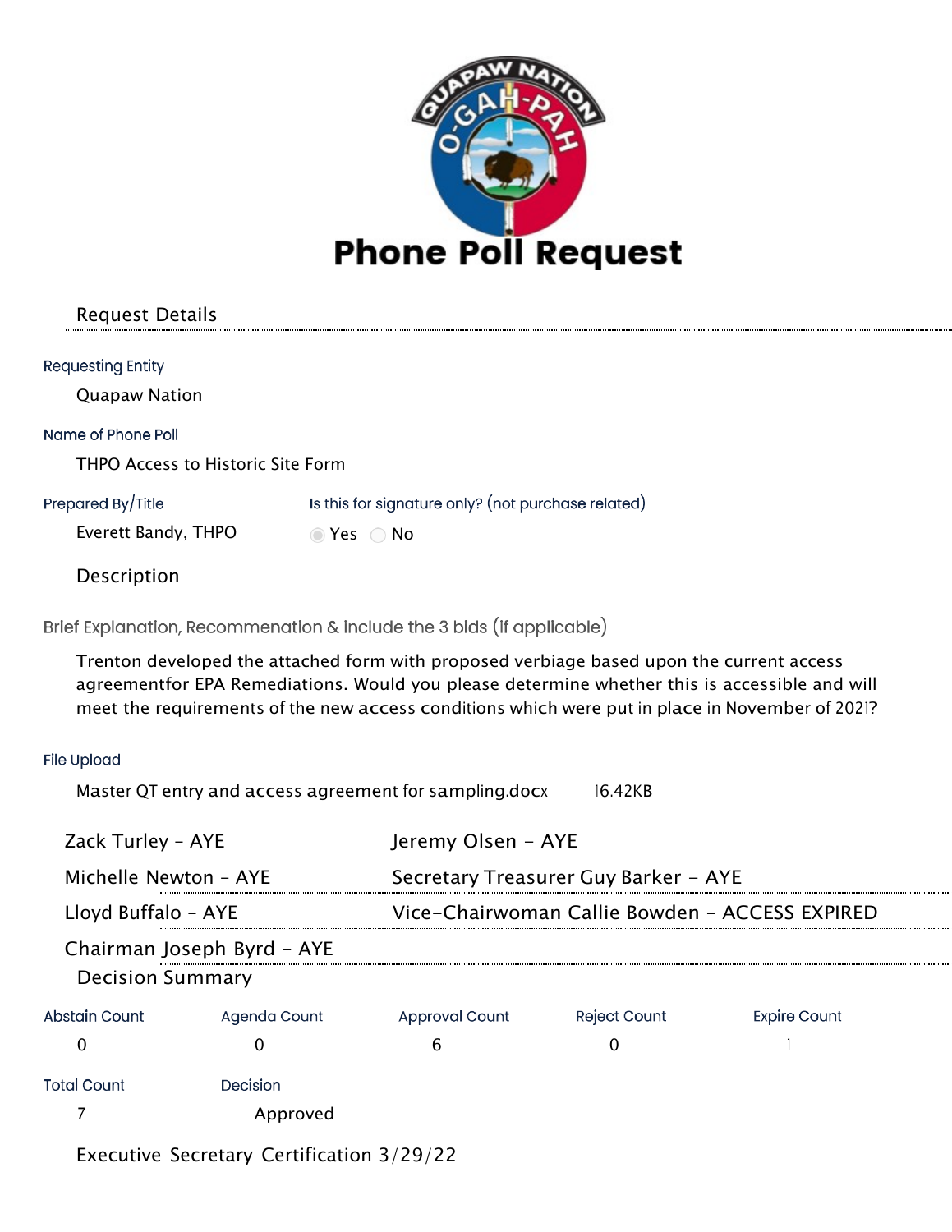

| <b>Requesting Entity</b>     |                                                                                         |
|------------------------------|-----------------------------------------------------------------------------------------|
| <b>Quapaw Nation</b>         |                                                                                         |
| Name of Phone Poll           |                                                                                         |
| west of Cardin               | URGENT Grant County Commission authority to replace 12th St. bridge south of Picher and |
| Prepared By/Title            | Is this for signature only? (not purchase related)                                      |
| <b>Trenton Stand, Realty</b> | Yes<br>- No                                                                             |
| Description                  |                                                                                         |

Brief Explanation, Recommenation & include the 3 bids (if applicable)

The County Commissioners would like to replace the 12th Street bridge south of Picher and west of Cardin. The Nation's permission is the last piece needed for them to start the project. The restricted owners have consented. The access permit and resolution are attached, along with an aerial photo.

# **File Upload**

030822-A Resolution for County to replace 12th Street [bridge.doc](https://okika.quapawnation.com/Forms/handlers/downloadattachment.ashx?req=DownLoad&aid=5320&authkey=4d671823-db8b-4581-876c-2098cf8eeb84) 

311.28KB Access for County to [Replace](https://okika.quapawnation.com/Forms/handlers/downloadattachment.ashx?req=DownLoad&aid=5321&authkey=4d671823-db8b-4581-876c-2098cf8eeb84) Bridge MAP.pdf

431.01KB County Commissioner Bridge [Replacement](https://okika.quapawnation.com/Forms/handlers/downloadattachment.ashx?req=DownLoad&aid=5322&authkey=4d671823-db8b-4581-876c-2098cf8eeb84) Consent Permit.doc

| Zack Turley - AYE       |                            | Jeremy Olsen - AYE          |                                                        |                                                |
|-------------------------|----------------------------|-----------------------------|--------------------------------------------------------|------------------------------------------------|
| Michelle Newton - AYE   |                            |                             | Secretary Treasurer Guy Barker - AYE                   |                                                |
| Lloyd Buffalo - AYE     |                            |                             |                                                        | Vice-Chairwoman Callie Bowden - ACCESS EXPIRED |
| <b>Decision Summary</b> | Chairman Joseph Byrd - AYE |                             |                                                        |                                                |
| Abstain Count           | Agenda Count               | <b>Approval Count</b>       | <b>Reject Count</b>                                    | <b>Expire Count</b>                            |
| <b>Total Count</b>      |                            | Decision<br><b>APPROVED</b> | <b>Executive Secretary</b><br>Certification<br>3/17/22 |                                                |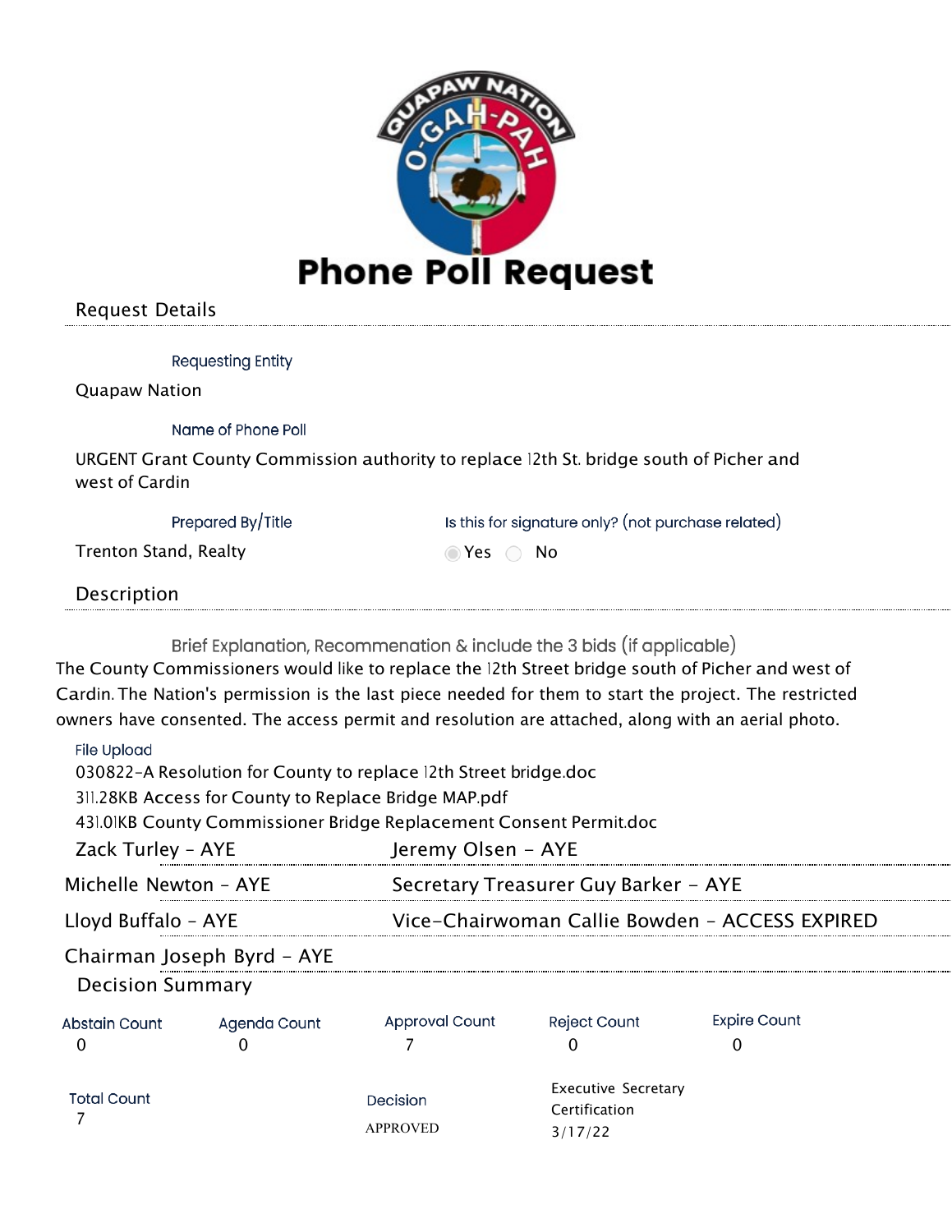

| <b>Request Details</b>                 |                                                    |
|----------------------------------------|----------------------------------------------------|
| <b>Requesting Entity</b>               |                                                    |
| <b>Quapaw Nation</b>                   |                                                    |
| Name of Phone Poll                     |                                                    |
| Tub Grinder Purchase from Modoc Nation |                                                    |
| Prepared By/Title                      | Is this for signature only? (not purchase related) |
| Craig Kreman, Environmental            | $\mathbf{v}_{\mathsf{ec}}$<br>⊍ Ν∩                 |
| Description                            |                                                    |
|                                        |                                                    |

Brief Explanation, Recommenation & include the 3 bids (if applicable) This purchase request is for a tub grinder for wood waste recycling and land clearing operations. We discovered that Modoc Nation had a slightly used on available and not being used and inspected the grinder and appears to be in good working order with very low hours of operation on this equipment. The original offer was for \$70,000. After we inspected the grinder, the price was raised to \$135,750. The BC voted to offer the \$70,000 original price, although there are comparable tub grinders for similar prices. https:/[/www.morbark.com/products/tub-grinders/](http://www.morbark.com/products/tub-grinders/) and

https:/[/www.forestrytrader.com/listings/for-s](http://www.forestrytrader.com/listings/for-)ale/morbark/1200/tub-grinders/31442

| <b>File Upload</b>                                                                                                                                                                                                                          |                                      |
|---------------------------------------------------------------------------------------------------------------------------------------------------------------------------------------------------------------------------------------------|--------------------------------------|
| Tub Grinder Purchase Request Form.pdf                                                                                                                                                                                                       | 50.04KB                              |
| Tub Grinder_20220125_173102.pdf                                                                                                                                                                                                             | 7.38KB                               |
| Tub Grinder_20220204.pdf                                                                                                                                                                                                                    | 223.96KB                             |
| Are you requesting funding?                                                                                                                                                                                                                 |                                      |
| <b>No</b> 2008. In the set of the set of the set of the set of the set of the set of the set of the set of the set of the set of the set of the set of the set of the set of the set of the set of the set of the set of the set of<br>Yes. |                                      |
| Funding<br>Amount \$ 70,000.00                                                                                                                                                                                                              | Source General Fund                  |
| <b>CFO Approval YES</b>                                                                                                                                                                                                                     | <b>TA Approval YES</b>               |
| Zack Turley - AYE                                                                                                                                                                                                                           | Jeremy Olsen - NAY                   |
| Michelle Newton - NAY                                                                                                                                                                                                                       | Secretary Treasurer Guy Barker - AYE |
| Lloyd Buffalo - NAY                                                                                                                                                                                                                         | Vice-Chairwoman Callie Bowden - NAY  |
| Chairman Joseph Byrd - AYE                                                                                                                                                                                                                  |                                      |
|                                                                                                                                                                                                                                             |                                      |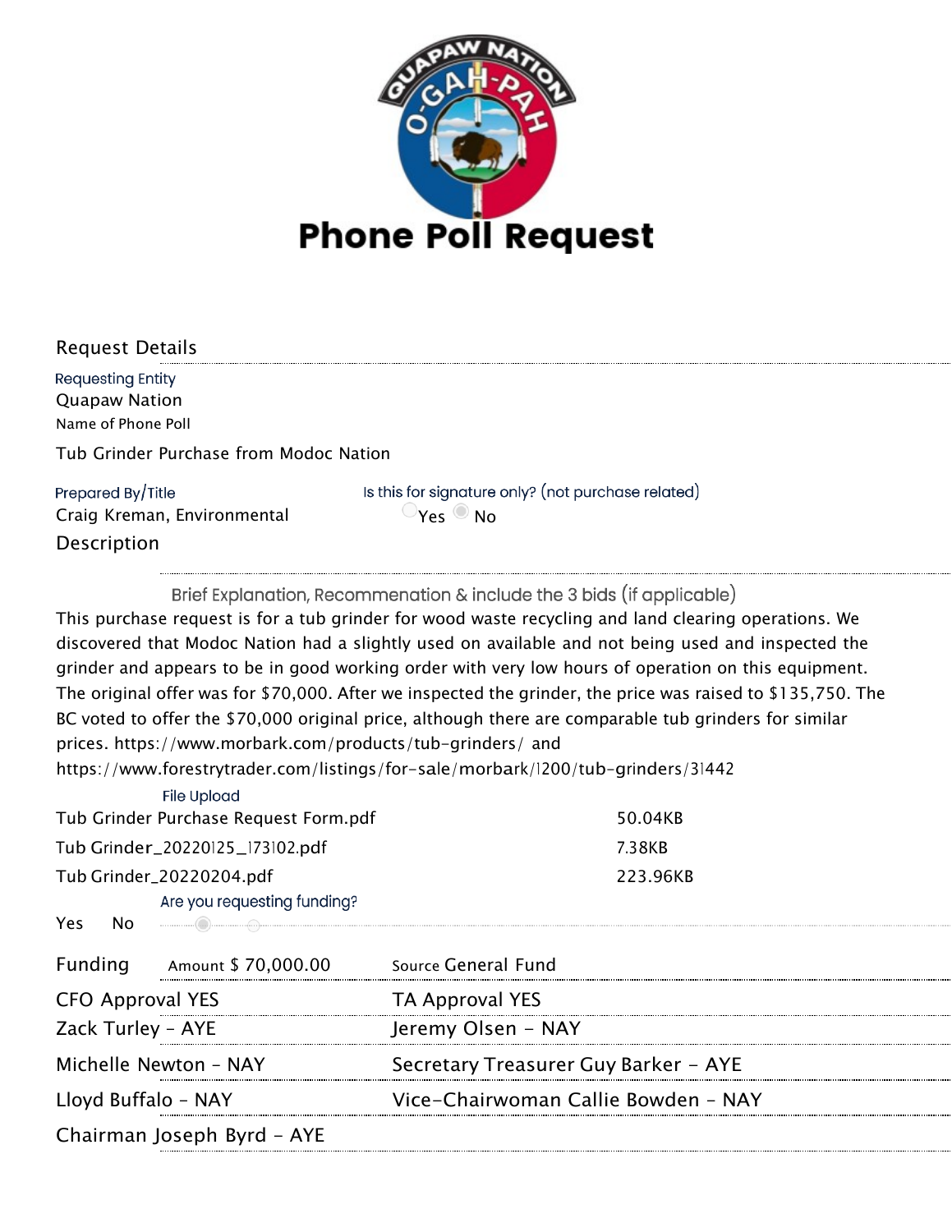| Abstain Count<br>0 | Agenda Count<br>O                         | <b>Approval Count</b> | Reject Count<br>4 | <b>Expire Count</b> |
|--------------------|-------------------------------------------|-----------------------|-------------------|---------------------|
| <b>Total Count</b> | Decision REJECTED                         |                       |                   |                     |
|                    | Executive Secretary Certification 3/17/22 |                       |                   |                     |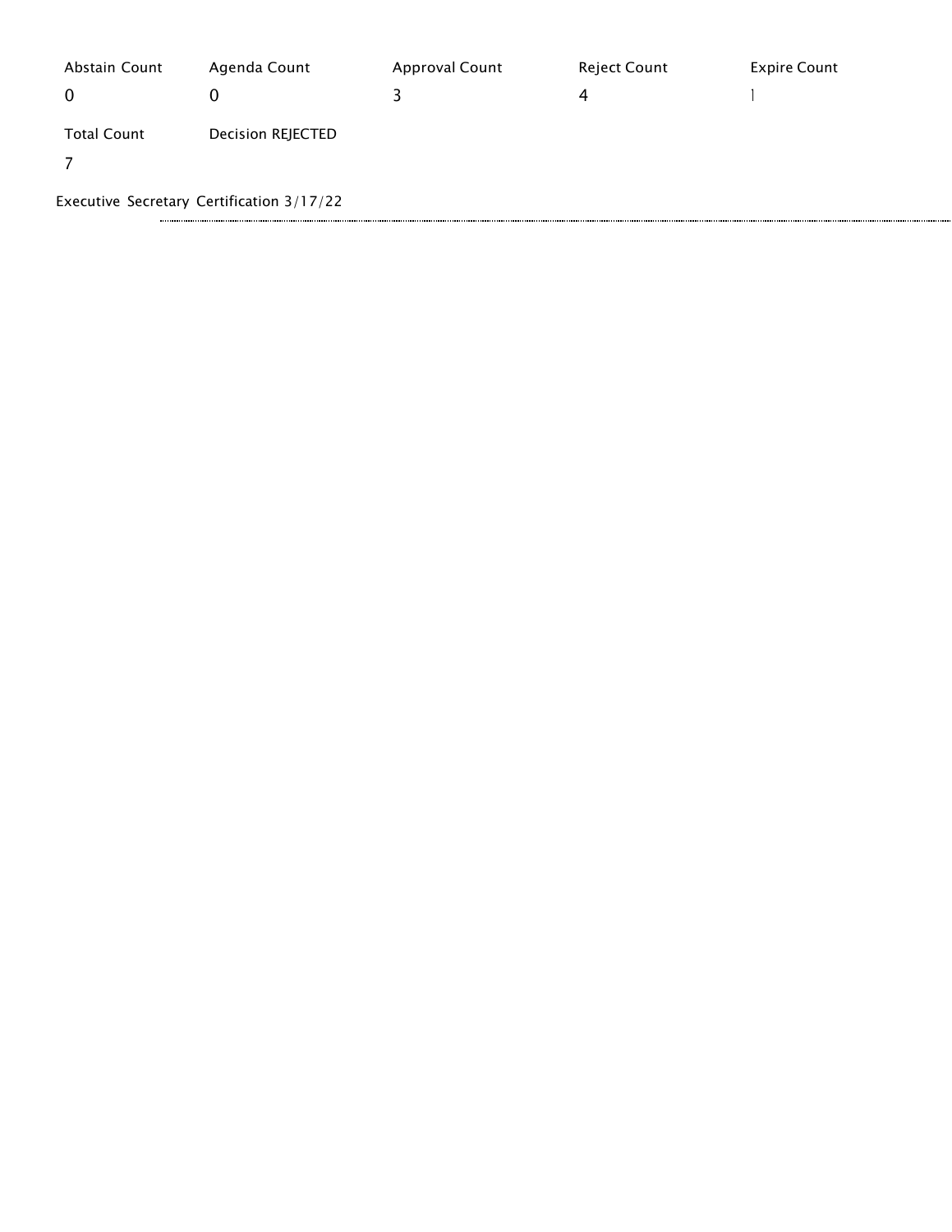

| <b>Request Details</b>                                                 |                            |                                                                                                                                                                                                                                                 |                                                    |                     |  |
|------------------------------------------------------------------------|----------------------------|-------------------------------------------------------------------------------------------------------------------------------------------------------------------------------------------------------------------------------------------------|----------------------------------------------------|---------------------|--|
| <b>Requesting Entity</b><br><b>Quapaw Nation</b><br>Name of Phone Poll |                            |                                                                                                                                                                                                                                                 |                                                    |                     |  |
| Change orders for EOC                                                  |                            |                                                                                                                                                                                                                                                 |                                                    |                     |  |
| Prepared By/Title<br>Jean Ann Blalock,                                 |                            |                                                                                                                                                                                                                                                 | Is this for signature only? (not purchase related) |                     |  |
| <b>Construction Coordinator</b><br>Description                         |                            | ◯ Yes ◎ No                                                                                                                                                                                                                                      |                                                    |                     |  |
|                                                                        |                            | Brief Explanation, Recommenation & include the 3 bids (if applicable)<br>This change order requests another \$21,792.30 for the IT Closed Add On and<br>Communications Room 110Additions. Date of substantial completion is now June 8th, 2022. |                                                    |                     |  |
| <b>File Upload</b>                                                     |                            | G701-2017 CHANGE ORDER 4 IT CLOSET AND COMM ROOM.pdf                                                                                                                                                                                            |                                                    |                     |  |
|                                                                        |                            | 960.88KB G701-2017 CHANGE ORDER 5 PPE WAREHOUSE.pdf 2.08MB                                                                                                                                                                                      |                                                    |                     |  |
| Are you requesting funding?<br>Yes $\odot$<br>No                       |                            |                                                                                                                                                                                                                                                 |                                                    |                     |  |
| Funding                                                                |                            |                                                                                                                                                                                                                                                 |                                                    |                     |  |
| Amount                                                                 |                            | Source                                                                                                                                                                                                                                          |                                                    |                     |  |
| \$21,792.30                                                            |                            | <b>CARES Act Monies</b>                                                                                                                                                                                                                         |                                                    |                     |  |
| CFO Approval – YES                                                     |                            | TA Approval - YES                                                                                                                                                                                                                               |                                                    |                     |  |
| Zack Turley - AYE                                                      |                            | Jeremy Olsen - AYE                                                                                                                                                                                                                              |                                                    |                     |  |
| Michelle Newton - AYE                                                  |                            | Secretary Treasurer Guy Barker - AYE                                                                                                                                                                                                            |                                                    |                     |  |
| Lloyd Buffalo - AYE                                                    |                            | Vice-Chairwoman Callie Bowden - AYE                                                                                                                                                                                                             |                                                    |                     |  |
|                                                                        | Chairman Joseph Byrd - AYE |                                                                                                                                                                                                                                                 |                                                    |                     |  |
| <b>Decision Summary</b>                                                |                            |                                                                                                                                                                                                                                                 |                                                    |                     |  |
| <b>Abstain Count</b>                                                   | Agenda Count               | <b>Approval Count</b>                                                                                                                                                                                                                           | <b>Reject Count</b>                                | <b>Expire Count</b> |  |
| $\mathbf 0$                                                            | 0                          | 7                                                                                                                                                                                                                                               | 0                                                  | 0                   |  |
| <b>Total Count</b>                                                     |                            | Decision                                                                                                                                                                                                                                        | <b>Executive Secretary</b>                         |                     |  |
| 7                                                                      |                            | <b>APPROVED</b>                                                                                                                                                                                                                                 | Certification                                      | 3/17/22             |  |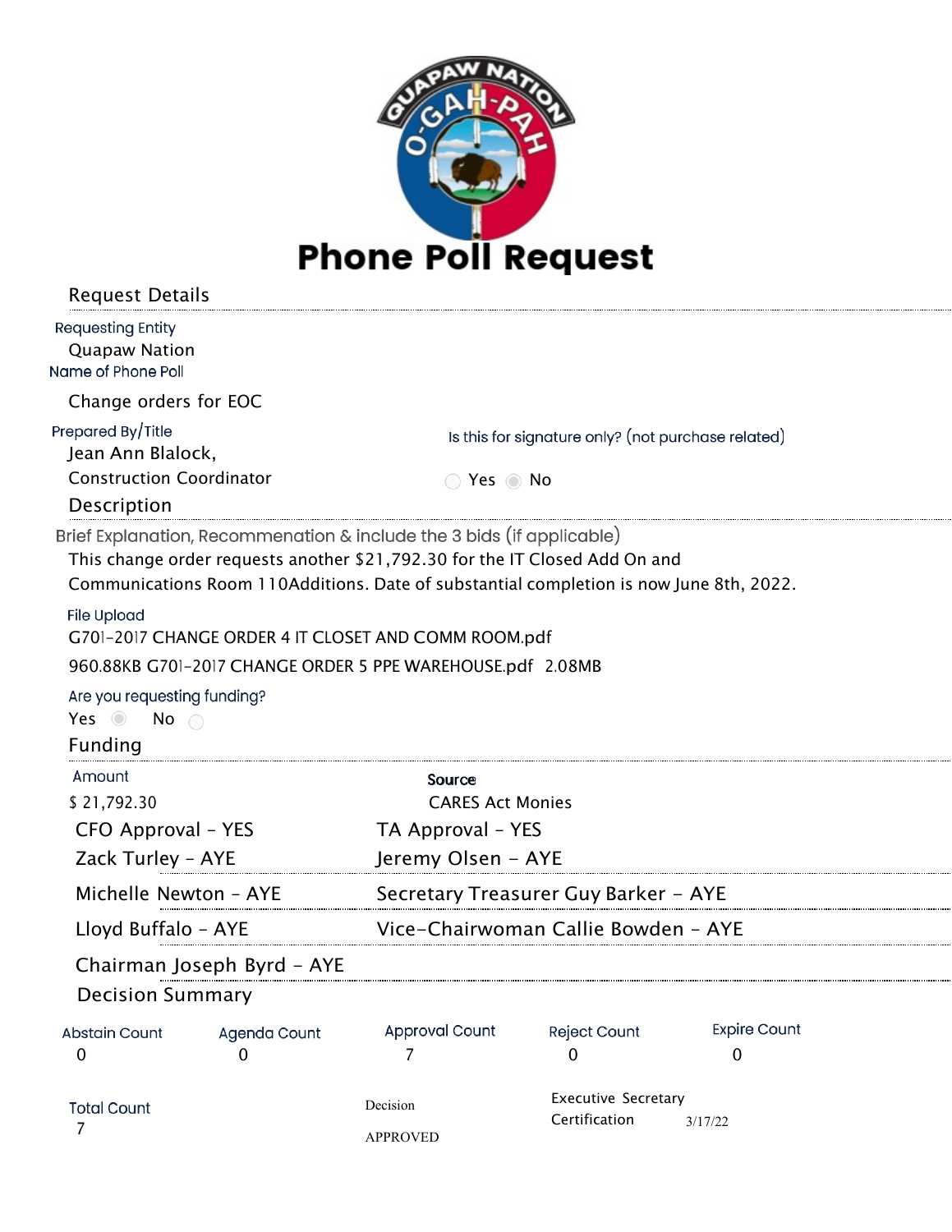

| Requesting Entity    |                                                                                 |
|----------------------|---------------------------------------------------------------------------------|
| <b>Quapaw Nation</b> |                                                                                 |
| Name of Phone Poll   | URGENT: Approve Food Sovereignty Plan Update Including Medicine Garden Location |
| Prepared By/Title    | Is this for signature only? (not purchase related)                              |
| Michelle Bowden      | ⊙Yes ○No                                                                        |
| <b>Deccription</b>   |                                                                                 |

Description

Brief Explanation, Recommenation & include the 3 bids (if applicable)

The approval is just to close out a grant. We will use this plan to acquire future grant funding. Following approval, a resolution will be created. Our response is due February 28th. Revisions were to the areas of QPP/QCC meat supplies to Mercantile, increase in agrotourism, Michelle's takeover of hives and move of hives to solar site with plans to add them to Picher remediation plan and conservation corridor, increased use of composting for remediation project with plans to bag and sell it in the future, and planting of 10 fruit trees and 10 berry bushes annually for the next five years. Medicine garden will be placed on the south side of the Ki-Ho-Ta building, in view of the community room windows.

| File Upload                                          |                            |                                                  |                                             |                     |  |
|------------------------------------------------------|----------------------------|--------------------------------------------------|---------------------------------------------|---------------------|--|
| Food Sovereignty Dept. Strategic Plan (2.11.22).docx |                            |                                                  | 91.59KB                                     |                     |  |
| Garden Proposal.docx                                 |                            |                                                  | 14.84KB                                     |                     |  |
| Zack Turley - AYE                                    |                            | Jeremy Olsen - AYE                               |                                             |                     |  |
| Michelle Newton - AYE                                |                            | Secretary Treasurer Guy Barker - AYE             |                                             |                     |  |
| Lloyd Buffalo - AYE                                  |                            | Vice-Chairwoman Callie Bowden - APPROVAL EXPIRED |                                             |                     |  |
|                                                      | Chairman Joseph Byrd - AYE |                                                  |                                             |                     |  |
| <b>Decision Summary</b>                              |                            |                                                  |                                             |                     |  |
| Abstain Count                                        | Agenda Count               | <b>Approval Count</b>                            | <b>Reject Count</b>                         | <b>Expire Count</b> |  |
| O                                                    |                            | 6                                                |                                             |                     |  |
| <b>Total Count</b>                                   |                            | Decision                                         | <b>Executive Secretary</b><br>Certification | 3/4/22              |  |
|                                                      |                            | <b>APPROVED</b>                                  |                                             |                     |  |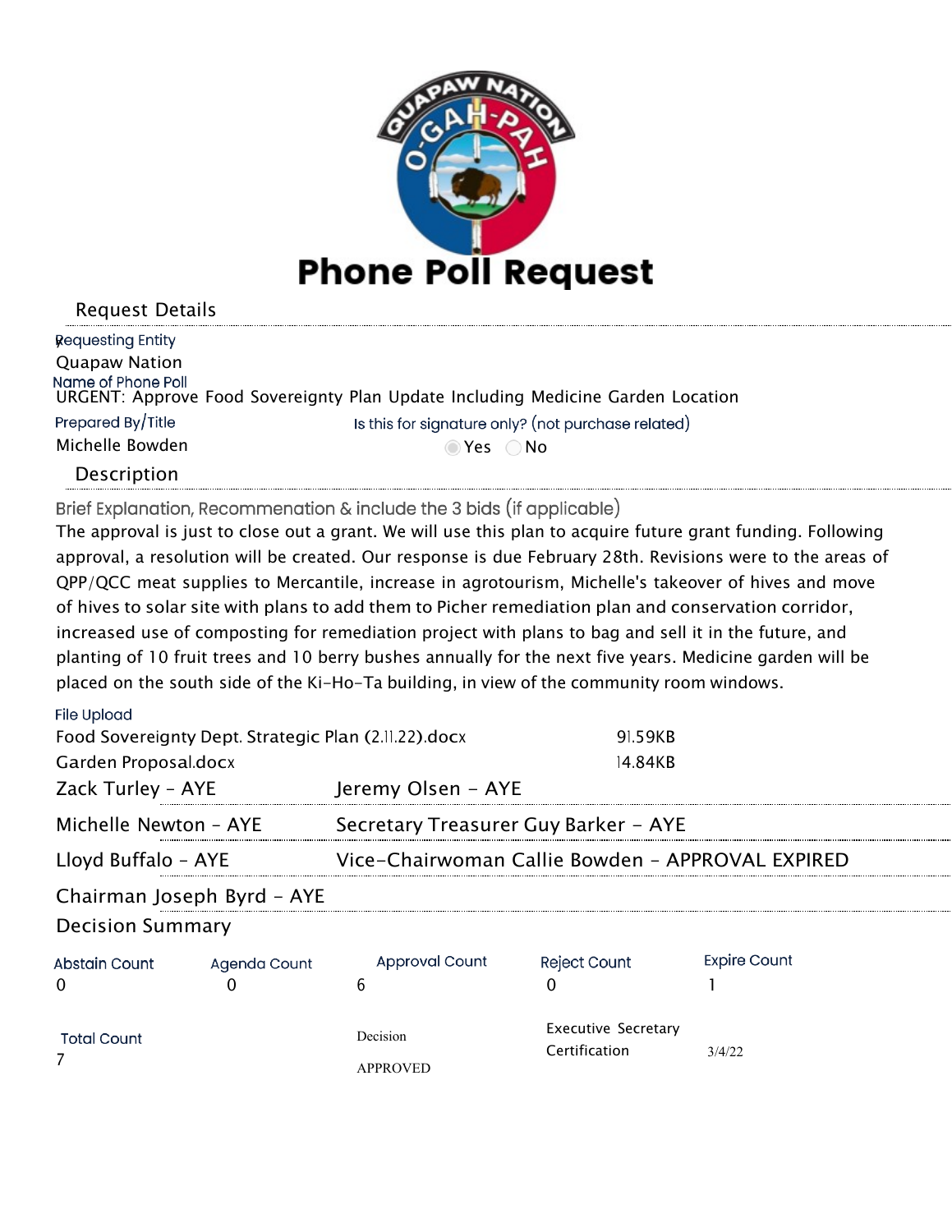

| Request Details                 |                                   |                                                                       |                                             |                                                                                                                |  |
|---------------------------------|-----------------------------------|-----------------------------------------------------------------------|---------------------------------------------|----------------------------------------------------------------------------------------------------------------|--|
| <b>Requesting Entity</b>        |                                   |                                                                       |                                             |                                                                                                                |  |
| <b>Quapaw Nation</b>            |                                   |                                                                       |                                             |                                                                                                                |  |
| Name of Phone Poll              | Approve Forestry Job Descriptions |                                                                       |                                             |                                                                                                                |  |
| Prepared By/Title               |                                   | Is this for signature only? (not purchase related)                    |                                             |                                                                                                                |  |
| Alysa Petree, HR Specialist     |                                   | ⊙ Yes ○ No                                                            |                                             |                                                                                                                |  |
| Description                     |                                   |                                                                       |                                             |                                                                                                                |  |
|                                 |                                   | Brief Explanation, Recommenation & include the 3 bids (if applicable) |                                             |                                                                                                                |  |
|                                 |                                   |                                                                       |                                             | Please review and vote on the attached job descriptions. One job description is for the Forestry/              |  |
| <b>File Upload</b>              |                                   |                                                                       |                                             | Conservation Technician, and the second job description is for the Forestry/ Conservation Scientist. Thankyou! |  |
| Forestry- Conserv Scientist.pdf |                                   |                                                                       | 267.6KB                                     |                                                                                                                |  |
| Forestry- Conserv Tech.pdf      |                                   |                                                                       | 198.81KB                                    |                                                                                                                |  |
| Zack Turley - AYE               |                                   | Jeremy Olsen - AYE                                                    |                                             |                                                                                                                |  |
|                                 |                                   | Michelle Newton - AYE Secretary Treasurer Guy Barker - AYE            |                                             |                                                                                                                |  |
| Lloyd Buffalo - AYE             |                                   | Vice-Chairwoman Callie Bowden - AYE                                   |                                             |                                                                                                                |  |
|                                 | Chairman Joseph Byrd - AYE        |                                                                       |                                             |                                                                                                                |  |
| <b>Decision Summary</b>         |                                   |                                                                       |                                             |                                                                                                                |  |
| <b>Abstain Count</b>            | Agenda Count                      | <b>Approval Count</b>                                                 | <b>Reject Count</b>                         | <b>Expire Count</b>                                                                                            |  |
| $\Omega$                        | 0                                 | 7                                                                     | $\Omega$                                    | 0                                                                                                              |  |
| <b>Total Count</b>              |                                   | Decision<br><b>APPROVED</b>                                           | <b>Executive Secretary</b><br>Certification | 3/31/22                                                                                                        |  |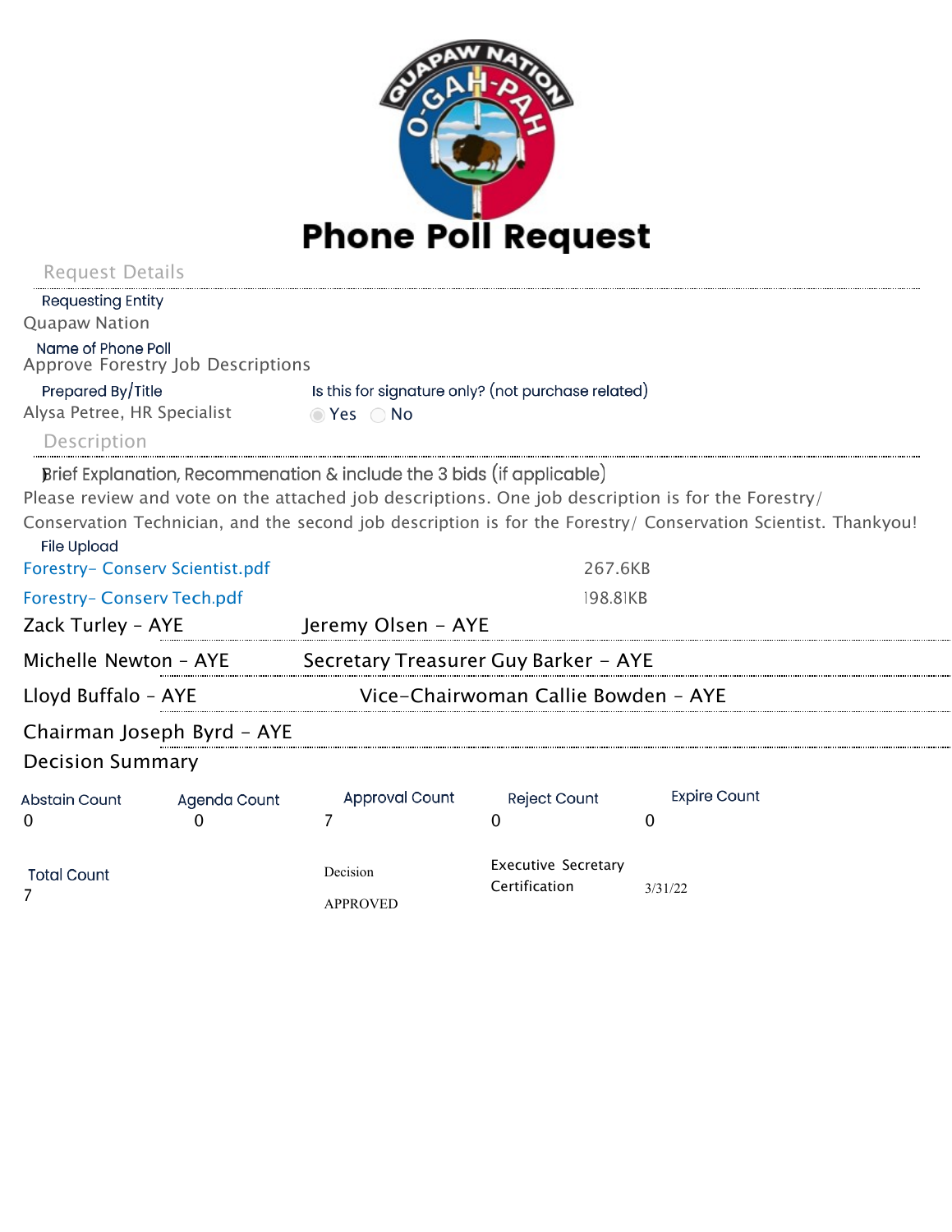

#### Requesting Entity

Quapaw Nation

#### Name of Phone Poll

URGENT Approve Chair to sign Rural Public Health Workforce Training Network Program Funding Opportunity application letter

#### Is this for signature only? (not purchase related)

Yes No

## **Description**

#### **Brief Explanation, Recommendation** & **include the 3 bids (if applicable)**

A signed copy of this letter must accompany the application, which is due Friday.

#### File Upload

QN Letter of Commitment HRSA 2022.pdf 189 .19KB

Prepared By/Title

Zackary Turley, BC Member

| by Ann Courtney 3/14/2022 12:47:41 PM                               |
|---------------------------------------------------------------------|
| by Ann Courtney 3/14/2022 12:47:59 PM<br><b>Release for Polling</b> |
| by Zackary Turley 3/14/2022 1:37:34 PM                              |
| by Michelle Newton 3/16/2022 2:16:02 PM                             |
| by Lloyd Buffalo 3/16/2022 4:14:22 PM                               |
| by Jeremy Olsen 3/16/2022 6:35:40 AM                                |
| by Guy Barker 3/15/2022 5:05:18 PM                                  |
| by Callie Bowden 3/17/2022 8:52:09 AM                               |
| by Joseph T. Byrd 3/15/2022 11:34:11 PM                             |
| by Ann Courtney 3/17/2022 8:53:22 AM                                |
|                                                                     |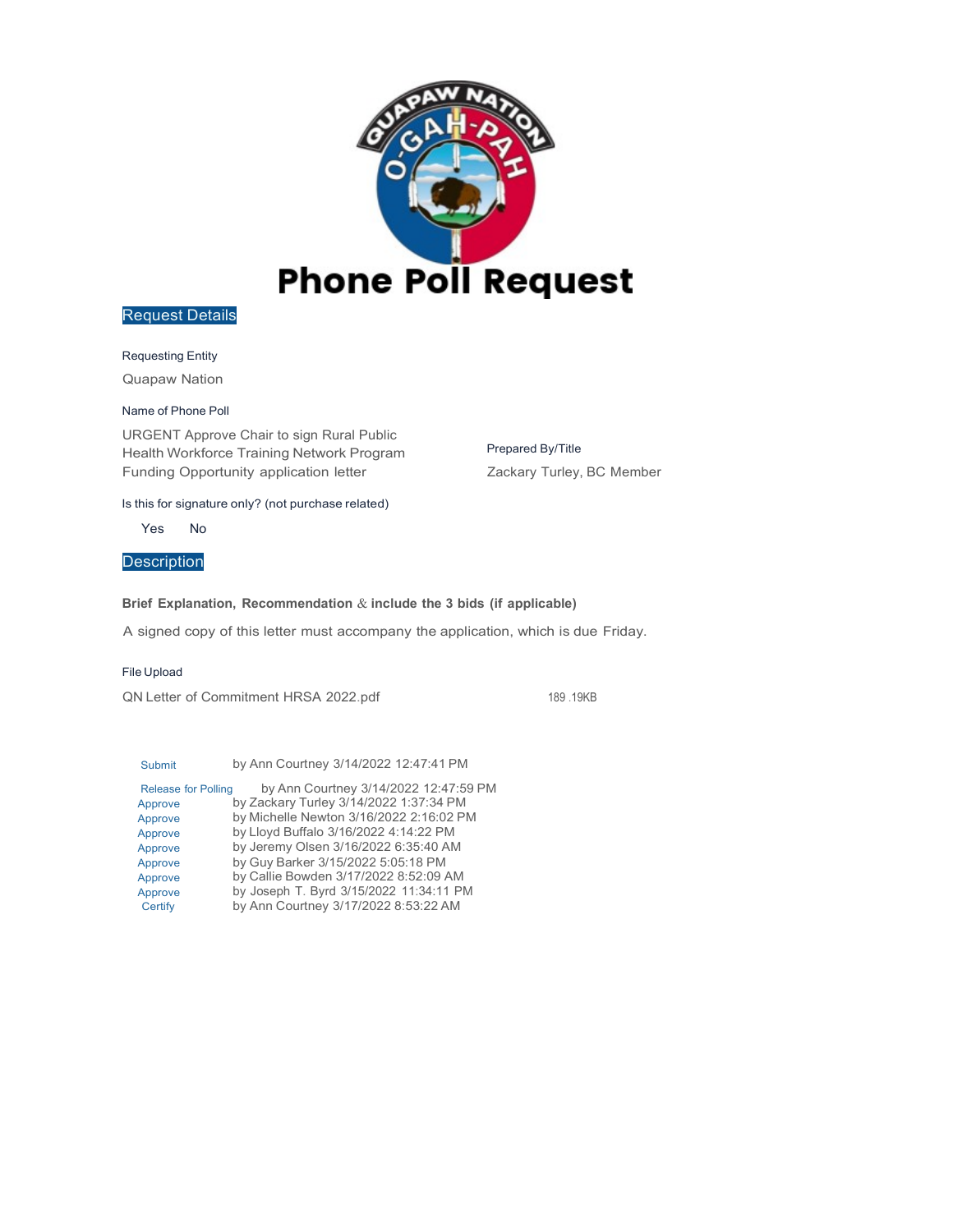

#### Requesting Entity

Quapaw Nation

#### Name of Phone Poll

official representative from the Quapaw Nation to consult with for exhibit planning at Indiana Museum

Prepared By/Title Everett Bandy

#### Is this for signature only? (not purchase related)

Yes No

#### **Description**

#### **Brief Explanation, Recommendation** & **include the 3 bids (if applicable)**

The Indiana State Museum would like to request an advisor to help us with some exhibition planning. We are early in the stages of development and would very much like to be speaking with someone as early as possible. This comes with an honorarium and would also involve (hopefully) travel to the site (paid for by a planning grant).

#### File **Upload**

| <b>Submit</b>              | by Ann Courtney 3/8/2022 1:44:38 PM (Start)                                                                                               |
|----------------------------|-------------------------------------------------------------------------------------------------------------------------------------------|
| <b>Release for Polling</b> | by Ann Courtney 3/8/2022 1:45:04 PM (Review Phone Poll Request)                                                                           |
| Approve                    | by Zackary Turley 3/9/2022 11:33:22 AM (Zack Turley Approval)                                                                             |
| Approve                    | by Michelle Newton 3/9/2022 12:41:17 PM (Michelle Newton Approval)                                                                        |
| Approve                    | by Lloyd Buffalo 3/16/2022 4:29:46 PM (Lloyd Buffalo Approval)                                                                            |
| Approve                    | by Jeremy Olsen 3/16/2022 6:34:20 AM (Jeremy Olsen Approval)                                                                              |
| Approve                    | by Guy Barker 3/15/2022 4:43:23 PM (Secretary Treasurer Guy Barker Approval)                                                              |
| Approve<br>Approve         | by Callie Bowden 3/17/2022 9:23:26 AM (Callie Bowden Approval)<br>by Joseph T. Byrd 3/15/2022 11:34:50 PM (Chairman Joseph Byrd Approval) |
| Certify                    | by Ann Courtney 3/17/2022 10:53:18 AM (Certify Vote)                                                                                      |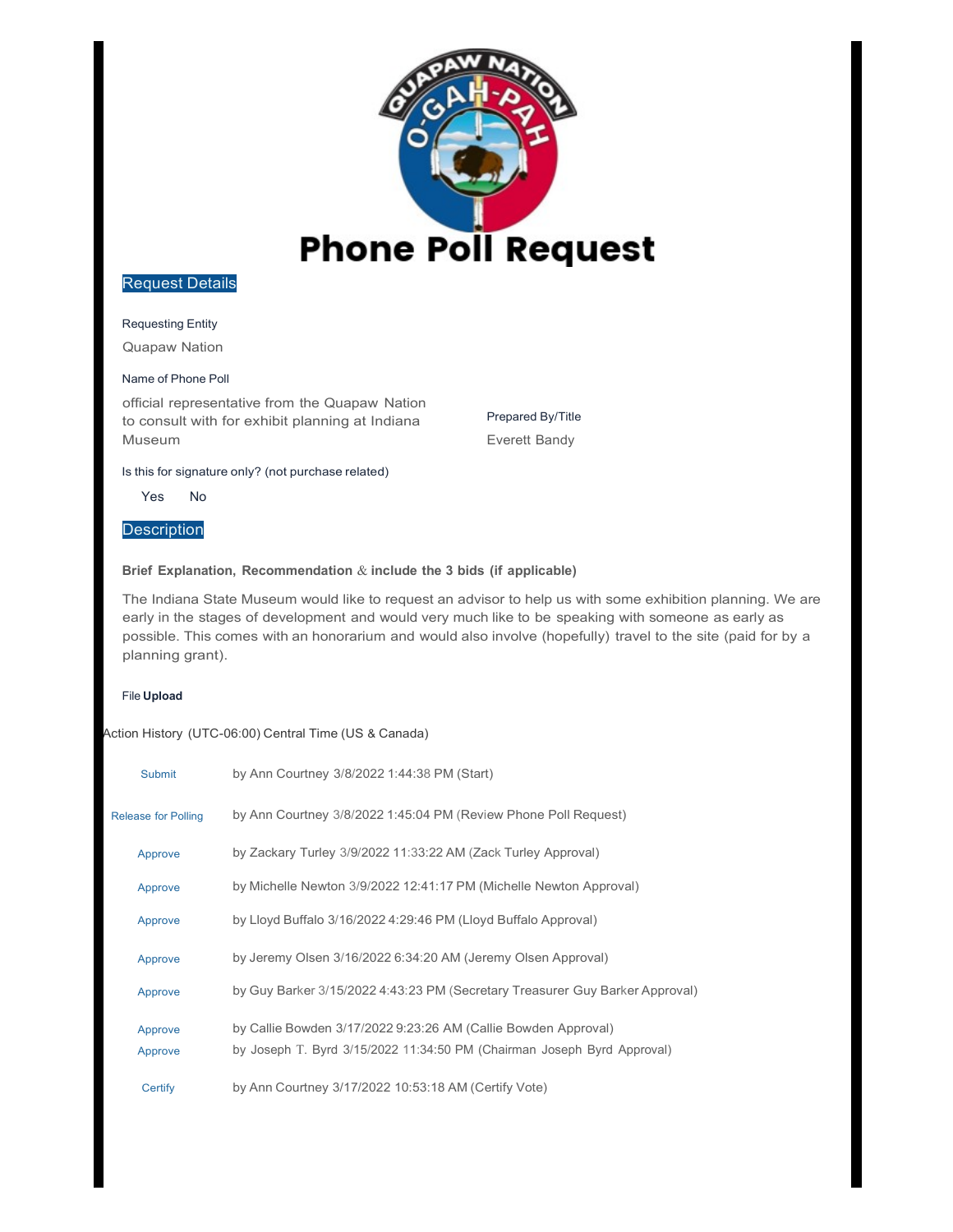

Requesting Entity Quapaw Nation Name of Phone Poll URGENT Resolution Authorizing Application For Language Grant

Is this for signature only? (not purchase related)

Yes No

Prepared By/Title Brian Ross, Grants

#### **Description**

### **Brief Explanation, Recommendation** & **include the 3 bids (if applicable)**

This resolution is required to accompany the grant application, which is due Tuesday, and which Brian would like to attempt to submit this weekend. Attached are the Resolution as well as the Grant narratives.

### File Upload

2022 Language Grant Narratives.docx 46.08KB

030422-A Resolution Authorizing Application for LanguageGrant.docx 310.59KB

| <b>Submit</b> | by Ann Courtney 3/4/2022 4:03:33 PM (Start)                                         |
|---------------|-------------------------------------------------------------------------------------|
|               | Release for Polling by Ann Courtney 3/4/2022 4:03:49 PM (Review Phone Poll Request) |
| Approve       | by Zackary Turley 3/4/2022 4:55:52 PM (Zack Turley Approval)                        |
| Approve       | by Michelle Newton 3/7/2022 3:01:56 PM (Michelle Newton Approval)                   |
| Approve       | by Lloyd Buffalo 3/7/2022 11:05:50 PM (Lloyd Buffalo Approval)                      |
| Approve       | by Jeremy Olsen 3/7/2022 10:13:56 AM (Jeremy Olsen Approval)                        |
| Approve       | by Guy Barker 3/7/2022 1:58:37 PM (Secretary Treasurer Guy Barker Approval)         |
| Approve       | by Callie Bowden 3/8/2022 2:20:40 PM (Vice-Chairwoman Callie Bowden Approval)       |
| Approve       | by Joseph T. Byrd 3/4/2022 11:16:57 PM (Chairman Joseph Byrd Approval)              |
| Certify       | by Ann Courtney 3/8/2022 2:31:23 PM (Certify Vote)                                  |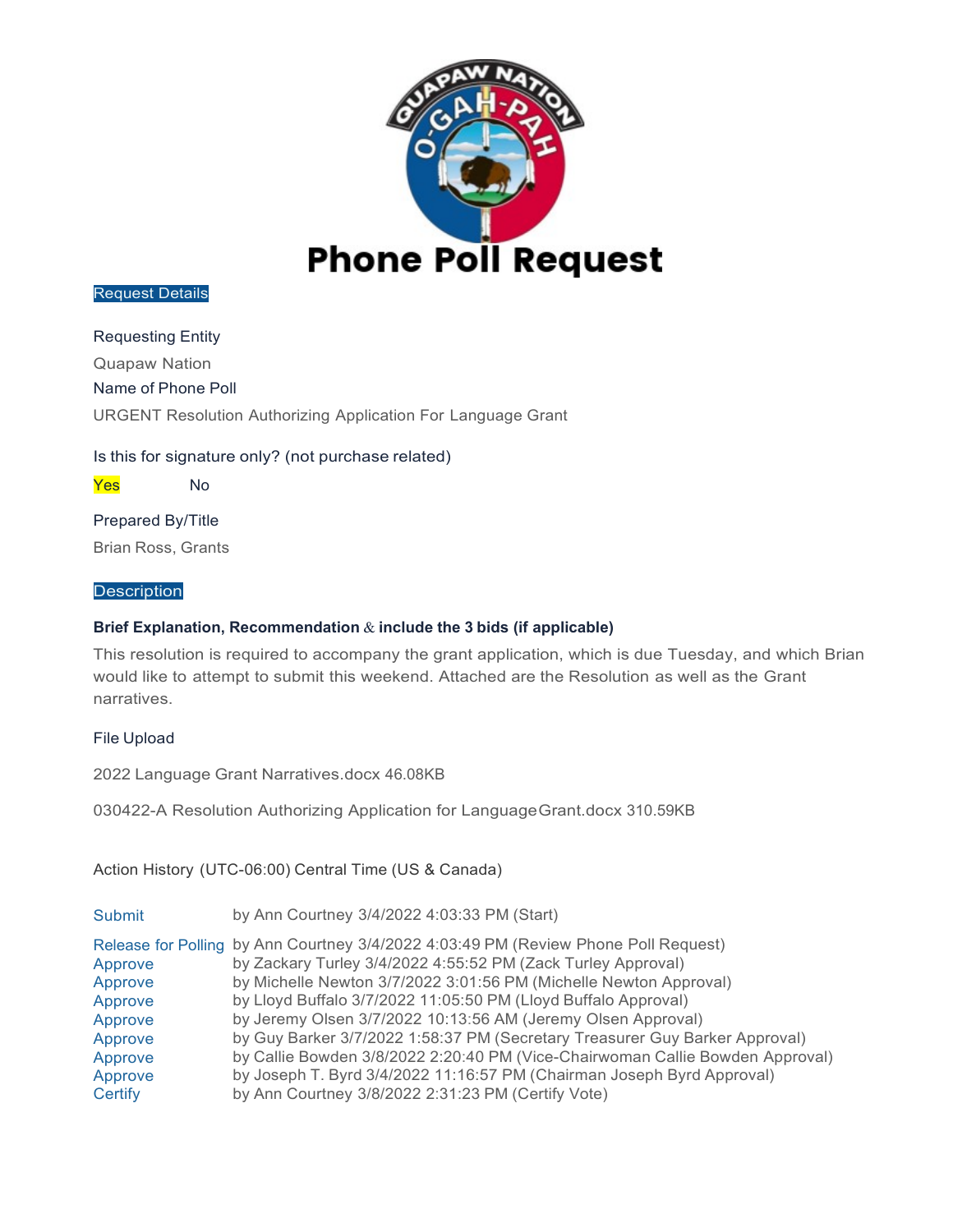

### Requesting Entity

Quapaw Nation

### Name of Phone Poll

Permission for Norman Public Schools to useQuapaw Nation Seal in Coloring Book

## Is this for signature only? (not purchase related)

Yes No Prepared By/Title

Ann Courtney, Exec Sec

#### **Description**

### **Brief Explanation, Recommendation & include the 3 bids (if applicable)**

Wendy Scubinek (sp?) called from Norman Public Schools to ask whether the Seal of the Quapaw Nation could be used in a coloring book they are creating for their students. They hope to present all of the seals ofthe tribes of Oklahoma. They will be printed in color with information regarding the significance of symbols and colors, and then in black and white for students to color. Her number is 405-627-4492 if you have questions.

### File **Upload**

| <b>Submit</b>              | by Ann Courtney 3/8/2022 4:42:08 PM (Start)                                     |
|----------------------------|---------------------------------------------------------------------------------|
| <b>Release for Polling</b> | by Ann Courtney 3/8/2022 4:43:15 PM (Review Phone Poll Request)                 |
| Approve                    | by Zackary Turley 3/9/2022 11:34:14 AM (Zack Turley Approval)                   |
| Approve                    | by Michelle Newton 3/9/2022 10:22:58 AM (Michelle Newton Approval)              |
| Approve                    | by Lloyd Buffalo 3/9/2022 9:38:31 PM (Lloyd Buffalo Approval)                   |
| Approve                    | by Jeremy Olsen 3/16/2022 5:12:34 PM (Jeremy Olsen Approval)                    |
| Approve                    | by Guy Barker 3/15/2022 5:02:52 PM (Secretary Treasurer Guy Barker Approval)    |
| Approve                    | by Callie Bowden 3/14/2022 11:54:28 AM (Vice-Chairwoman Callie Bowden Approval) |
| Approve                    | by Joseph T. Byrd 3/8/2022 5:36:37 PM (Chairman Joseph Byrd Approval)           |
| Certify                    | by Ann Courtney 3/16/2022 5:13:46 PM (Certify Vote)                             |
|                            |                                                                                 |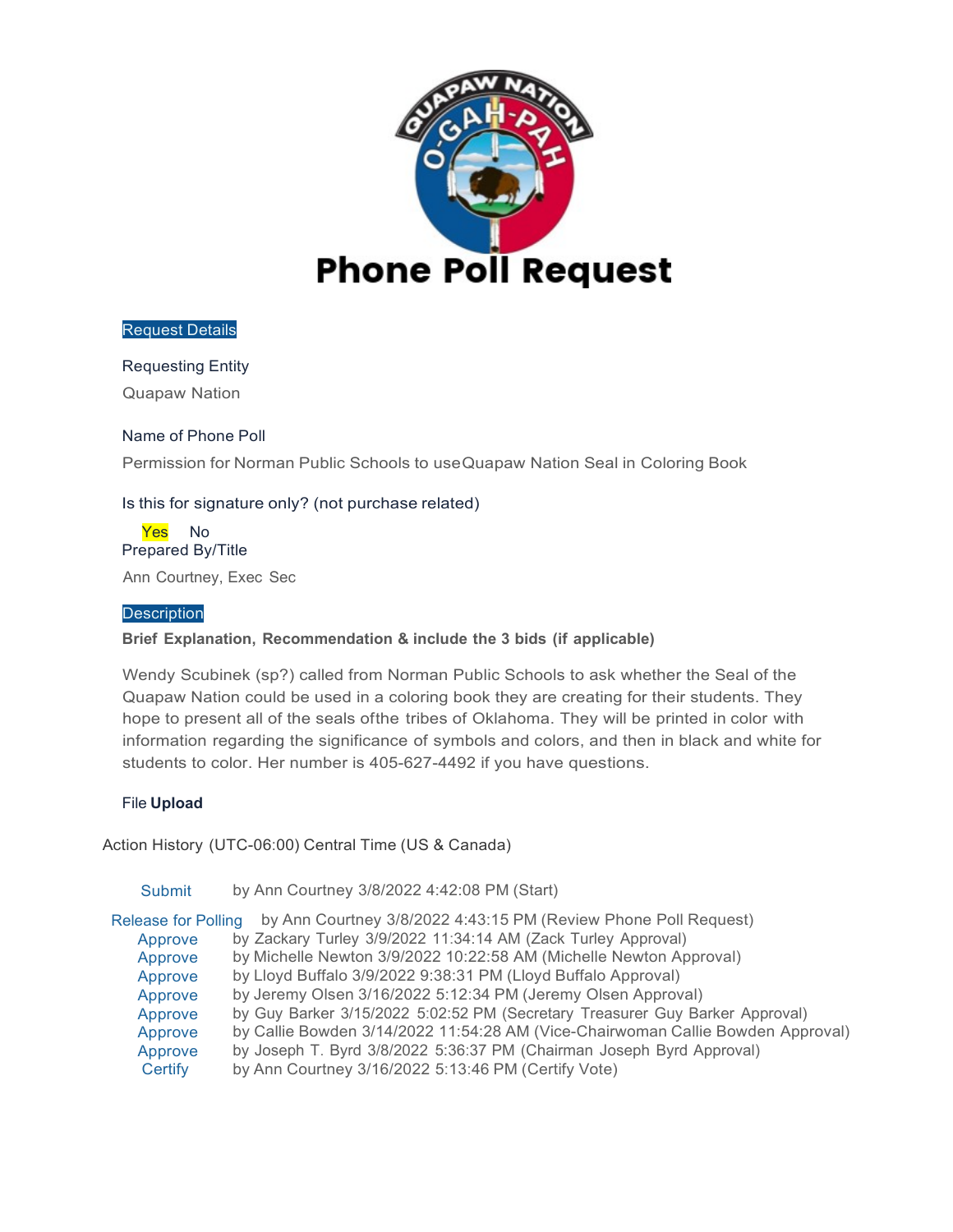

## Requesting Entity

Quapaw Nation

## Name of Phone Poll

RE-POLL: Approve NPS sign

## Is this for signature only? (not purchase related)

Yes No

**Description** 

## Prepared By/Title

Everett Bandy

### **Brief Explanation, Recommendation** & **include the 3 bids** (if **applicable)**

This sign was originally presented on 1/28. The BC sent it back requesting changes. The revised sign is attached. The Chair approved this version, but nobody else responded.

### File Upload

TRTE Quapaw Osage 02 28 22 v2.pdf Action History (UTC-06:00) Central Time (US & Canada)

Submit by Ann Courtney 3/9/2022 12:55:45 PM (Start)

Release for Polling by Ann Courtney 3/9/2022 12:56:50 PM (Review Phone Poll Request) Approve by Zackary Turley 3/9/2022 1:03:38 PM (Zack Turley Approval)

Approve by Michelle Newton 3/9/2022 2:27:48 PM (Michelle Newton Approval)

- Approve by Lloyd Buffalo 3/9/2022 9:39:47 PM (Lloyd Buffalo Approval)
- Approve by Jeremy Olsen 3/16/2022 6:35:09 AM (Jeremy Olsen Approval)<br>Approve by Guy Barker 3/15/2022 5:03:43 PM (Secretary Treasurer Guy Ba
- by Guy Barker 3/15/2022 5:03:43 PM (Secretary Treasurer Guy Barker Approval)
- Approve by Callie Bowden 3/14/2022 12:00:01 PM (Vice-Chairwoman Callie Bowden Approval)
- Approve by Joseph T. Byrd 3/15/2022 11:34:34 PM (Chairman Joseph Byrd Approval)
- Certify by Ann Courtney 3/16/2022 8:34:17 AM (Certify Vote)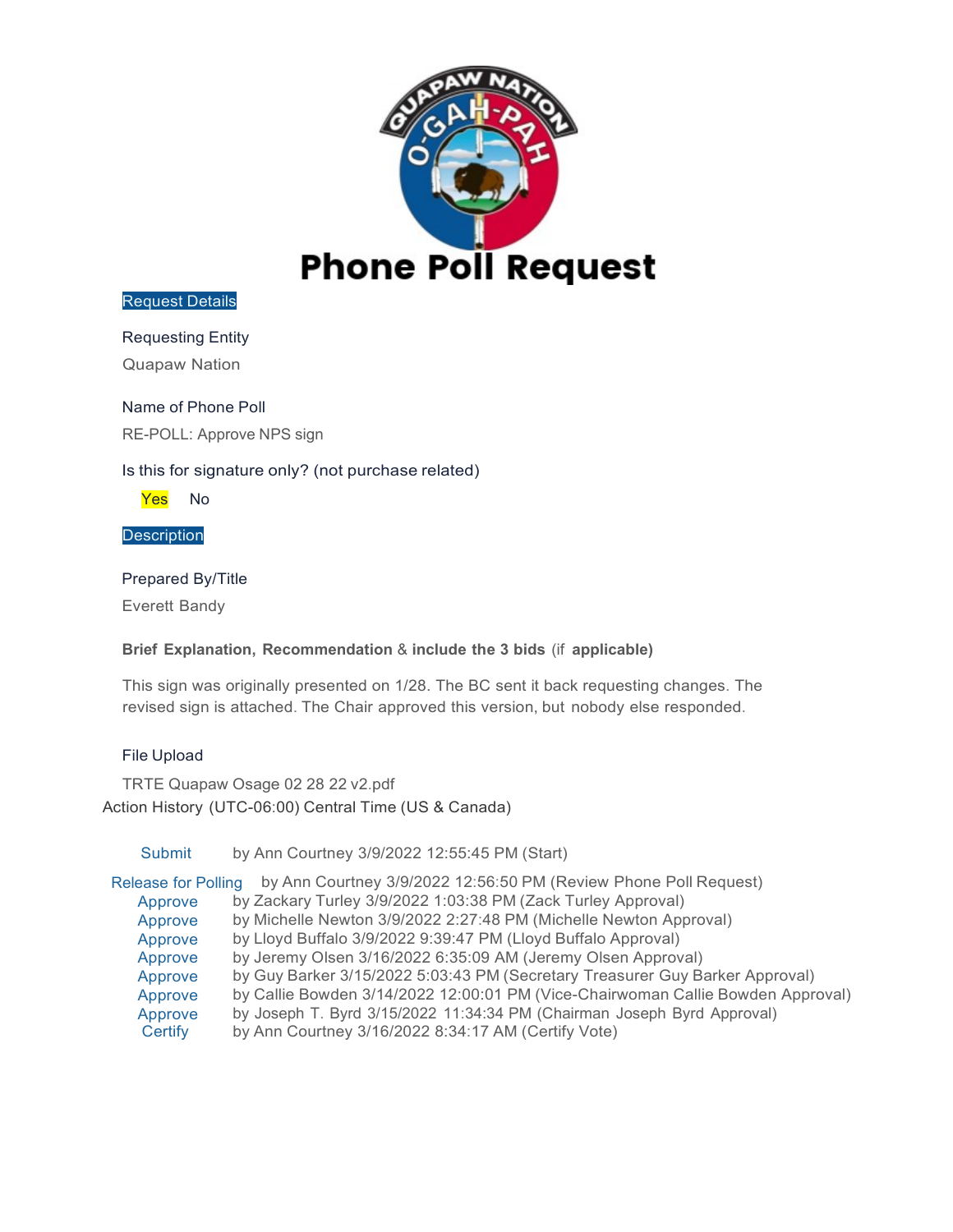

Requesting Entity

Quapaw Nation

Name of Phone Poll

URGENT - Approve contract for O-Gah-Pah Language Proctor

Is this for signature only? (not purchase related)

Yes No

#### **Description**

#### Prepared By/Title

Joseph T. Byrd , Chairman

### **Brief Explanation, Recommendation** & **include the 3 bids (if applicable)**

Sonace has agreed to provide the following services, beginning on March 7th:

Short-term: commence monthly and weekly language classes, offer translation services,participate with Dhegiha, and provide outreach programs for families.

Long-term: develop digital and paper O-Gah-Pah language dictionary, develop course curriculum, provide digital content to include O-Gah-Pah Stories, Word of the Day and Word of the Week, a language app, and an English->O-Gah-Pah and O-Gah-Pah->English search engine. This necessitates approval of the Poll for the Grants Department to apply for the grant to fund these efforts.

### File Upload

EXHIBIT A - Proctor Language Agreement.docx 13.06KB

Language Proctor Contract Services Agreement Draft.docx 20.45KB

### Are you requesting funding?

| Yes            | No.                                                   |
|----------------|-------------------------------------------------------|
| <b>Funding</b> |                                                       |
| Amount         | Source                                                |
| \$72,000.00    | Language Grant                                        |
|                | Action History (UTC-06:00) Central Time (US & Canada) |

| Submit  | by Ann Courtney 3/7/2022 9:04:03 AM (Start)                                          |
|---------|--------------------------------------------------------------------------------------|
| Approve | by Donna Mercer 3/7/2022 10:23:15 AM (TA Approval)                                   |
| Approve | by Eric Bohn 3/7/2022 10:39:47 AM (CFO Approval)                                     |
|         | Release for Polling by Ann Courtney 3/7/2022 10:40:15 AM (Review Phone Poll Request) |
| Approve | by Zackary Turley 3/7/2022 12:04:32 PM (Zack Turley Approval)                        |
| Approve | by Michelle Newton 3/7/2022 6:18:29 PM (Michelle Newton Approval)                    |
| Approve | by Lloyd Buffalo 3/8/2022 10:09:46 AM (Lloyd Buffalo Approval)                       |
| Approve | by Jeremy Olsen 3/7/2022 12:08:22 PM (Jeremy Olsen Approval)                         |
| Approve | by Guy Barker 3/7/2022 12:23:36 PM (Secretary Treasurer Guy Barker Approval)         |
| Approve | by Callie Bowden 3/7/2022 4:01:35 PM (Vice-Chairwoman Callie Bowden Approval)        |
| Approve | by Joseph T. Byrd 3/7/2022 12:05:25 PM (Chairman Joseph Byrd Approval)               |
| Certify | by Ann Courtney 3/8/2022 10:11:32 AM (Certify Vote)                                  |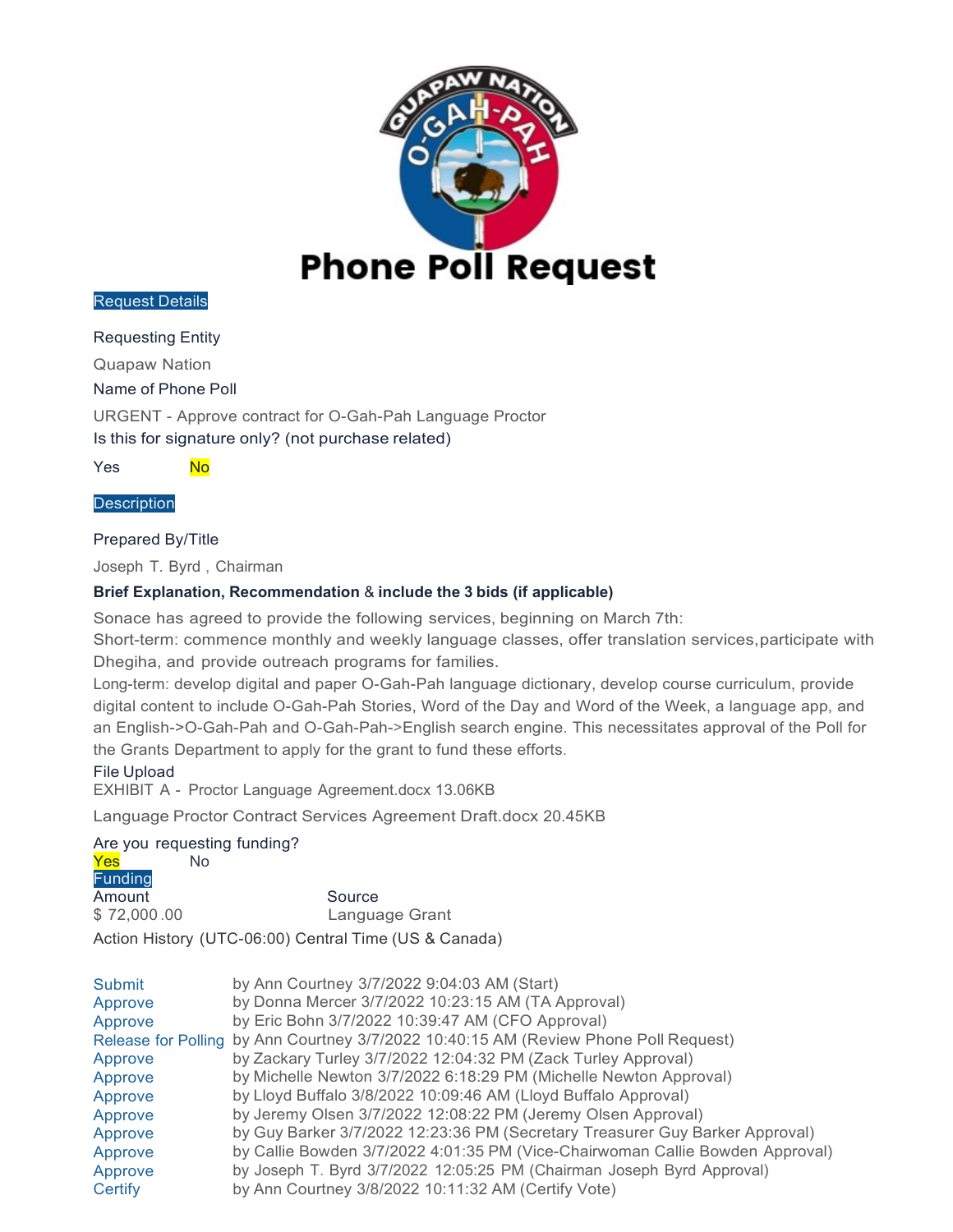

Requesting Entity Quapaw Nation

Name of Phone Poll

Pipeline issues

Prepared By/Title Trenton Stand/ AustinVance

Is this for signature only? (not purchase related)

**Yes** No

#### **Description**

#### **Brief Explanation, Recommendation & include the 3 bids (if applicable)**

Business Committee Members, Whitten Burrage been speaking with Trenton regarding some pipeline issues some members are having. More specifically, there are pipelines with expired rights-of-way that are still in trust land owned by members. We've talked about possible solutions and one issue that comes up is condemnation. Basically, if the members fight with the gas company too much, the company is permitted under federal law to condemn the property. Pursuant to Oklahoma Intrastate Transmission, LLC v. 25 Foot Wide Easement, 908 F.3d 1241, 1245 (10th Cir. 2018), however, condemnation is not permissible where a federally recognized tribe owns an undivided interest in the property. We'd recommend a two-step process to resolve these pipeline issues: First, the members transfer a small undivided interest to the Nation, which would prevent condemnationperhaps \$100 .00 for a 1% undivided interest. Oklahoma Intrastate Transmission, LLC, 908 F.3d at 1245 ("[l]t is equally irrelevant that the land at issue here involves only a 1.1% tribal interest."). Second, the Nation and members would then file suit to eject the pipelines and/or recover monetary compensation. I do not believe anyone has mentioned this plan to the members and this plan would require their approval and consent. This strategy does not require the members to use our firm as their attorneys in this litigation, but that option would be available to them. Please let me know if you all are interested in pursuing this strategy or have any questions. I've also CC'd Trenton as he is more familiar with the specific facts. From Trenton: This as a plan has not been mentioned to the landowners but they are aware of this as a possibility to protect their property from the pipeline company as I have brought it up when visiting with each of them as a possibility. So the explanation and consent from landowners should move swiftly. Please advise me in this matter, so I can handle this to your satisfaction and provide the landowners with the proper guidance. Are you okay with acquiring an undivided interest from them? Also, as Austin mentions below a law firm will be necessary to handle this litigation, once the Nation has an undivided interest in the property will you allow Whitten Burrage to handle this matter? If so will you require the landowners to pay their share of the attorney's fee?

#### File **Upload**

| by Ann Courtney 3/22/2022 9:10:47 AM (Review Phone Poll Request)    |
|---------------------------------------------------------------------|
|                                                                     |
| by Joseph T. Byrd 3/23/2022 8:52:32 PM (Joseph T. Byrd Approval)    |
|                                                                     |
| by Michelle Newton 3/28/2022 10:05:11 AM (Michelle Newton Approval) |
|                                                                     |
|                                                                     |
|                                                                     |
| by Callie Bowden 3/28/2022 4:26:51 PM (Callie Bowden Approval)      |
| by Joseph T. Byrd 3/24/2022 3:27:12 PM (Joseph T. Byrd Approval)    |
|                                                                     |
|                                                                     |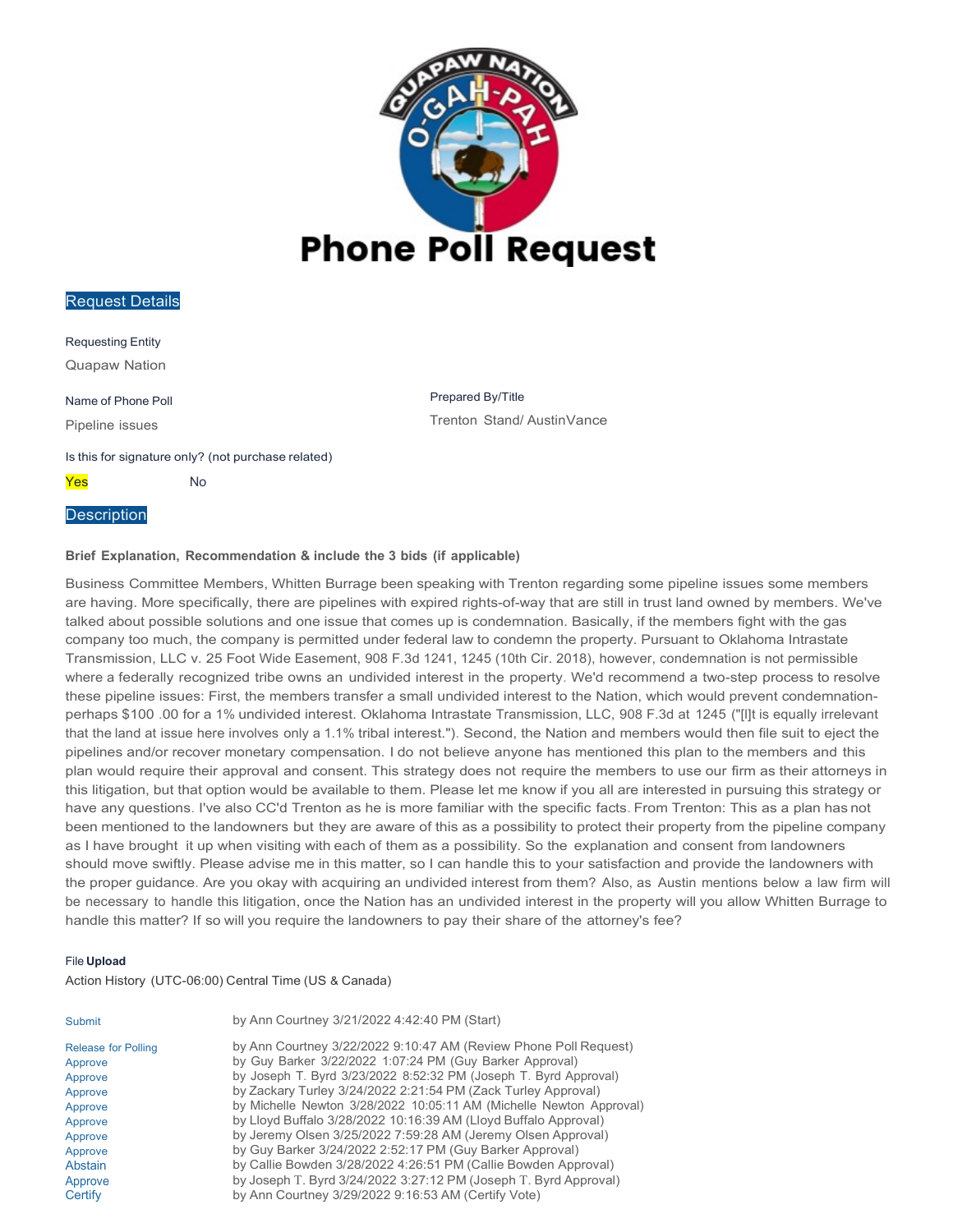

Requesting Entity

Quapaw Nation

Name of Phone Poll QCC Feed Mixer

Is this for signature only? (not purchase related)

#### **Description**

Yes No

Prepared By/Title

Mitchell Albright, QCC

**Brief Explanation, Recommendation** & **include the 3 bids (if applicable)**

We have rented this mixer from the owner, Twin Rivers, for the past two months while our mixer has been in the shop waiting for parts and scale certifications. This is a twin screw vertical mixer with front delivery and 1000 PTO drive. This allows us to mix faster and use a larger tractor. This mixer has been well taken care of much like the tractor we purchased from them. Minimal use has left his mixer in excellent condition and is more efficient than the Tatoma mixer QCC purchased a couple of years ago. A third quote was added to the original purchase request, showing the cost of the next model up (also used).

### File **Upload**

QCC Feed Mixer Docusign Summary.pdf 274.7KB

QCC - Feed Mixer - Purchase Request.pdf 839.3KB QCC - Feed Mixer - Amended Quote Form.pdf 428.28KB

## Are you requesting funding?



Funding Amount Source \$ 35,000.00 118-5160, 1005-QCC

| Submit                     | by Ann Courtney 3/4/2022 9:35:52 AM (Start)                                   |
|----------------------------|-------------------------------------------------------------------------------|
| Approve                    | by Donna Mercer 3/4/2022 12:00:34 PM (TA Approval)                            |
| Approve                    | by Eric Bohn 3/4/2022 12:11:45 PM (CFO Approval)                              |
| <b>Release for Polling</b> | by Ann Courtney 3/4/2022 12:19:26 PM (Review Phone Poll Request)              |
| Approve                    | by Zackary Turley 3/4/2022 12:21:14 PM (Zack Turley Approval)                 |
| Approve                    | by Michelle Newton 3/9/2022 12:27:45 PM (Michelle Newton Approval)            |
| Approve                    | by Lloyd Buffalo 3/8/2022 10:07:17 AM (Lloyd Buffalo Approval)                |
| Approve                    | by Jeremy Olsen 3/7/2022 10:17:00 AM (Jeremy Olsen Approval)                  |
| Approve                    | by Guy Barker 3/7/2022 1:55:54 PM (Secretary Treasurer Guy Barker Approval)   |
| Approve                    | by Callie Bowden 3/8/2022 2:14:29 PM (Vice-Chairwoman Callie Bowden Approval) |
| Certify                    | by Ann Courtney 3/15/2022 12:51:18 PM (Certify Vote)                          |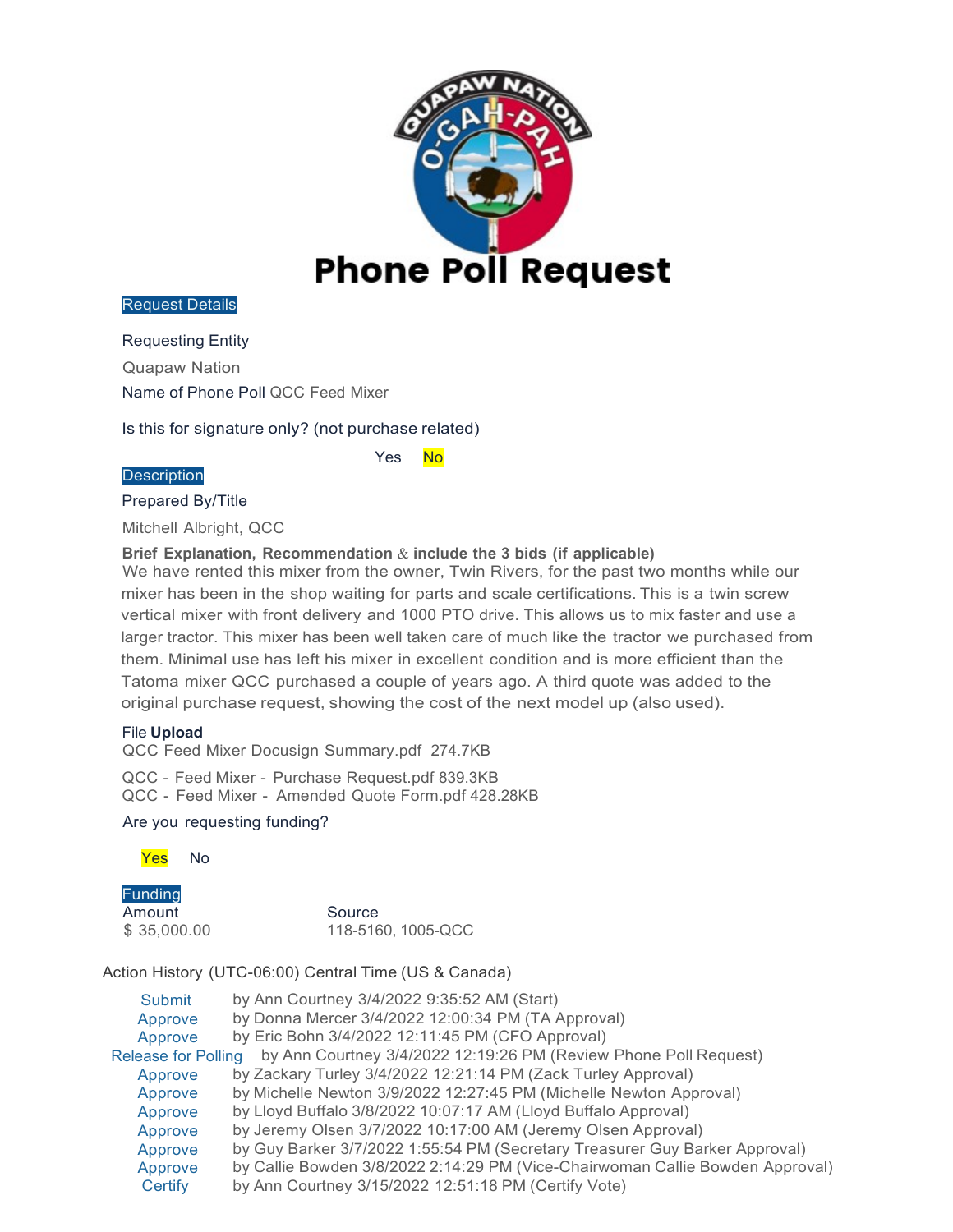

Request Details Requesting Entity

Quapaw Nation

#### Name of Phone Poll

Purchase Request -QFSA - Refrigeration Units Is this for signature only? (not purchase related)

Prepared By/Title

Steven Dismuke - Procuremnt

Yes No

#### **Description**

#### Brief Explanation, Recommendation  $\&$  include the 3 bids (if applicable)

Refrigeration units for freezer expansion. Original request had quotes that expired and was for asingle unit. The new quotes are for a double unit that would prevent a total outage in case of equipment failure and product loss. The selected vendor is Rite-Temp.

Rite-Temp \$50,684.50 for a double unit A & J Refrigeration \$106,878.00 for a double unit Rite-Temp \$36,880.26 for a single unit only. Cheaper but no redundancy.

File Upload Purchase Request - QFSA - Refrigeration Units .pdf 1.28MB

### Are you requesting funding?

Yes No

Funding Amount Source<br>
\$150,384.50 Cares A

Cares Act 3108

| Submit                     | by Steven Dismuke 2/22/2022 4:50:46 PM (Start)                                |
|----------------------------|-------------------------------------------------------------------------------|
| Approve                    | by Donna Mercer 2/27/2022 7:35:07 PM (TA Approval)                            |
| Approve                    | by Eric Bohn 2/28/2022 6:28:13 AM (CFO Approval)                              |
| <b>Release for Polling</b> | by Ann Courtney 2/28/2022 9:16:55 AM (Review Phone Poll Request)              |
| Approve                    | by Zackary Turley 2/28/2022 1:06:45 PM (Zack Turley Approval)                 |
| Approve                    | by Michelle Newton 2/28/2022 1:48:28 PM (Michelle Newton Approval)            |
| Approve                    | by Lloyd Buffalo 3/7/2022 11:10:34 PM (Lloyd Buffalo Approval)                |
| Approve                    | by Jeremy Olsen 3/7/2022 10:13:18 AM (Jeremy Olsen Approval)                  |
| Approve                    | by Guy Barker 2/28/2022 2:02:53 PM (Secretary Treasurer Guy Barker Approval)  |
| Approve                    | by Callie Bowden 3/8/2022 2:20:06 PM (Vice-Chairwoman Callie Bowden Approval) |
| Approve                    | by Joseph T. Byrd 2/28/2022 1:10:53 PM (Chairman Joseph Byrd Approval)        |
| Certify                    | by Ann Courtney 3/8/2022 2:37:00 PM (Certify Vote)                            |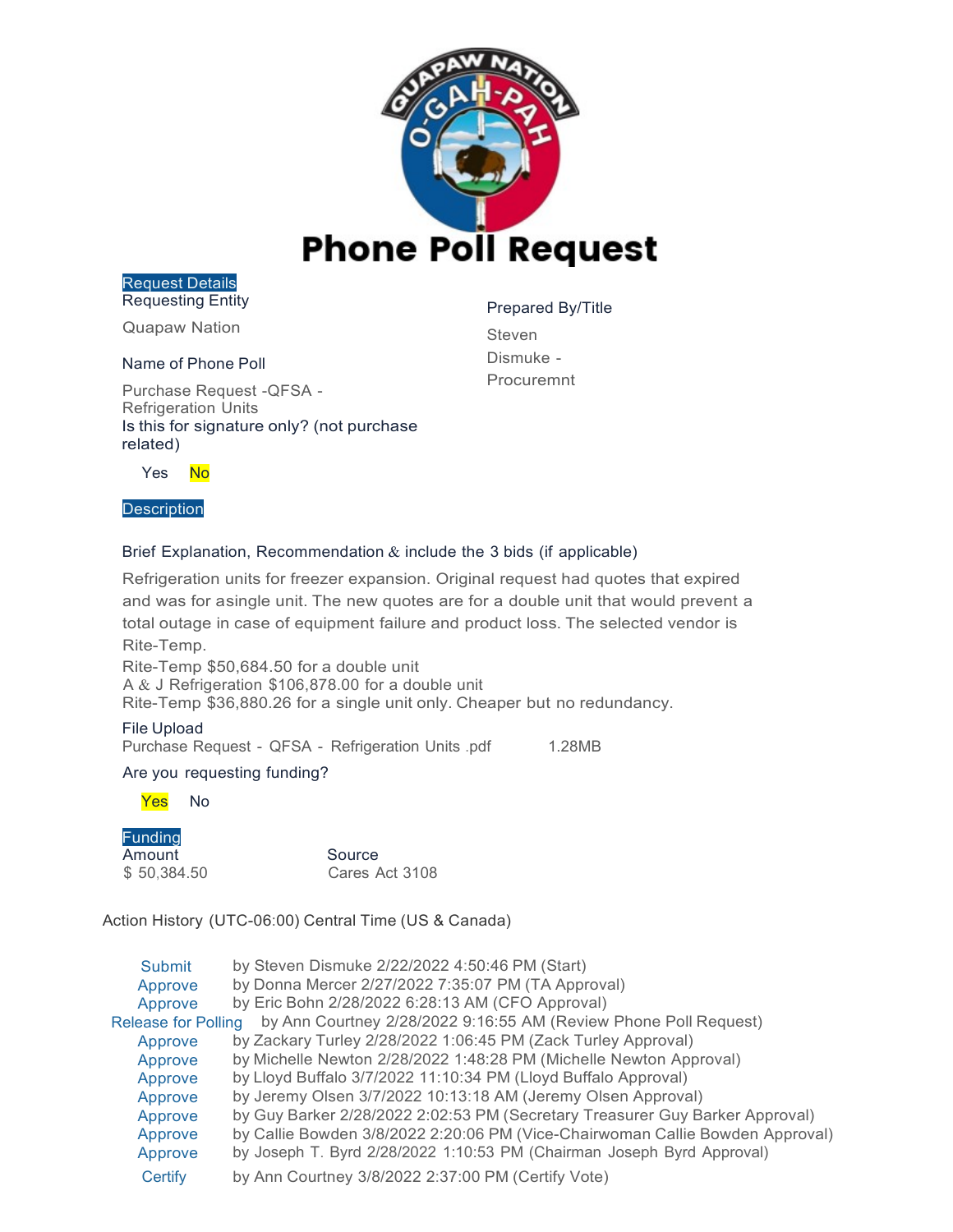

Request Details Requesting Entity

Quapaw Nation

#### Name of Phone Poll

Purchase Request - TGA - Laserfiche

Prepared By/Title Steven Dismuke on behalfof TGA

Is this for signature only? (not purchase related)

Yes No

#### **Description**

#### **Brief Explanation, Recommendation & include the 3 bids (if applicable)**

Separate Laserfiche project for TGA along with network equipment needed for the project. Cost breakdown of the project included on page #2 of the Purchase Request packet.

File Upload

Purchase Request - TGA - Laser Fiche - Signed.pdf 837.76KB

Are you requesting funding?

Yes No

Funding

Amount Source

\$ 40,000 .00 ARPA - 3114

| by Steven Dismuke 3/15/2022 10:59:53 AM (Start)                                                 |
|-------------------------------------------------------------------------------------------------|
| by Donna Mercer 3/15/2022 12:07:24 PM (TA Approval)                                             |
| by Eric Bohn 3/15/2022 12:08:33 PM (CFO Approval)                                               |
| by Ann Courtney 3/15/2022 12:54:34 PM (Review Phone Poll Request)<br><b>Release for Polling</b> |
| by Zackary Turley 3/16/2022 1:07:59 PM (Zack Turley Approval)                                   |
| by Michelle Newton 3/16/2022 2:12:47 PM (Michelle Newton Approval)                              |
| by Lloyd Buffalo 3/16/2022 4:30:48 PM (Lloyd Buffalo Approval)                                  |
| by Jeremy Olsen 3/16/2022 6:30:07 AM (Jeremy Olsen Approval)                                    |
| by Guy Barker 3/15/2022 5:12:56 PM (Secretary Treasurer Guy Barker Approval)                    |
| by Callie Bowden 3/17/2022 8:48:34 AM (Callie Bowden Approval)                                  |
| by Joseph T. Byrd 3/15/2022 11:27:40 PM (Chairman Joseph Byrd Approval)                         |
| by Ann Courtney 3/17/2022 8:52:45 AM (Certify Vote)                                             |
|                                                                                                 |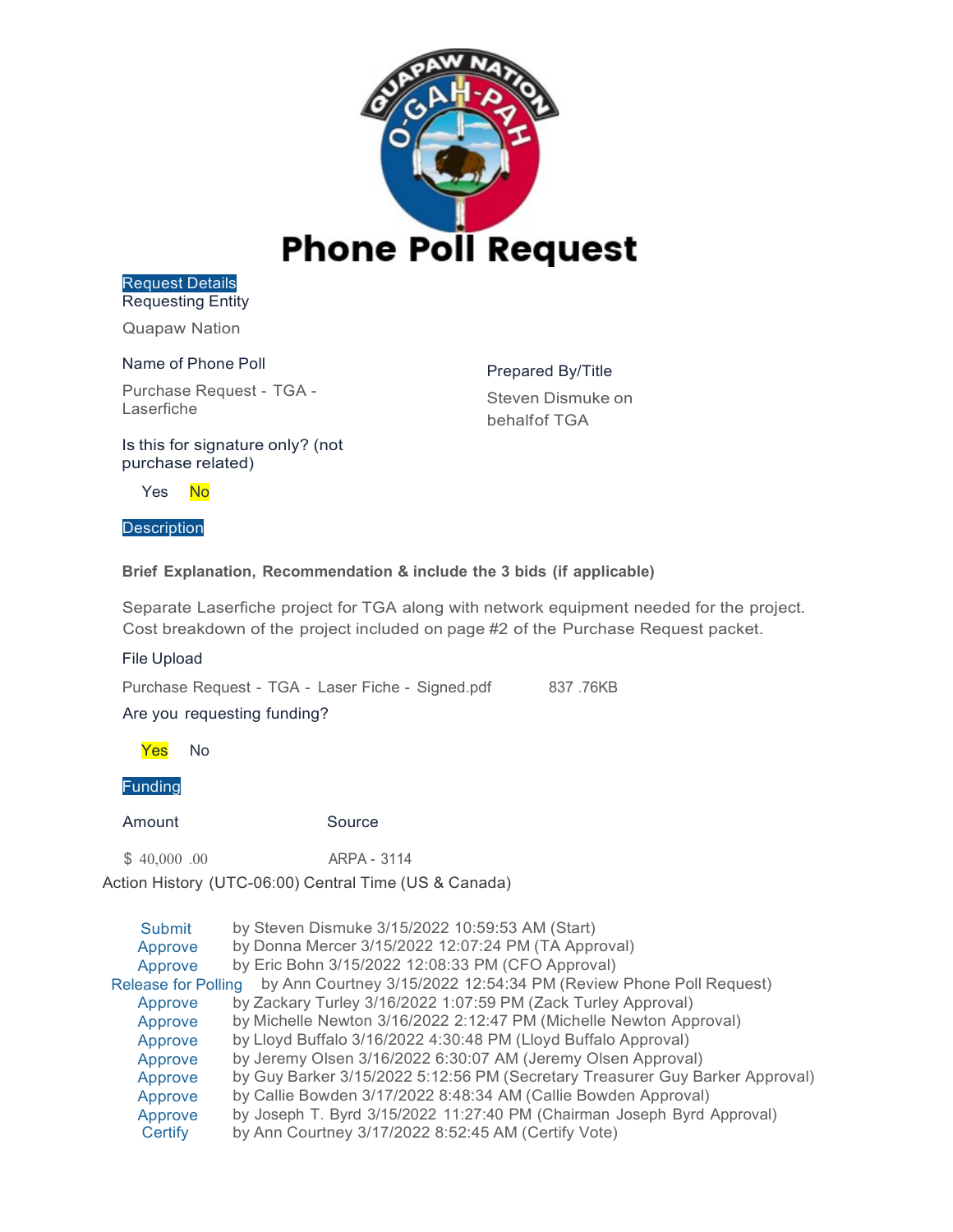

#### Requesting Entity

Quapaw Nation

### Name of Phone Poll

Purchase Request - QSA - CAT 336 Excavator

#### Prepared By/Title

Steven Dismuke on behalfof QSA Is this for signature only? (not purchase related)

Yes No

### **Description**

### **Brief Explanation, Recommendation & include the 3 bids (if applicable)**

Purchase of a CAT 336 Excavator to replace our current CAT 336 which has over 14,000 hours and will be due for a complete rebuild soon. The purchase is sole source as CAT has contract pricing making it the same price regardless of dealer and our current fleet largely comprises of CAT equipment. In addition to the contract pricing QSA is specifically requesting a CAT to simplify parts inventory for repairs, as well as to avoidextra expenses for attachments if ours don't fit other brands such as Hyundai or Kubota. The price also includes a 1-year unlimited hours warranty. Financing options are attached. Estimated Salvage value of the current CAT 336 is \$40,000.00

#### File **Upload**

Purchase Request - QSA - CAT 336 - Signed .pdf 617.74KB

#### Are you requesting funding? Yes No

# **Funding**

\$ 393,658 .00 QSA

Amount Source

| <b>Submit</b>              | by Steven Dismuke 3/15/2022 11:02:38 AM (Start)                    |
|----------------------------|--------------------------------------------------------------------|
| Approve                    | by Donna Mercer 3/21/2022 6:47:43 PM (TA Approval)                 |
| Approve                    | by Eric Bohn 3/22/2022 6:29:50 AM (CFO Approval)                   |
| <b>Release for Polling</b> | by Ann Courtney 3/22/2022 9:10:36 AM (Review Phone Poll Request)   |
| Approve                    | by Zackary Turley 3/22/2022 10:30:49 AM (Zack Turley Approval)     |
| Approve                    | by Michelle Newton 3/24/2022 9:20:30 AM (Michelle Newton Approval) |
| Approve                    | by Lloyd Buffalo 3/22/2022 8:42:09 PM (Lloyd Buffalo Approval)     |
| Approve                    | by Jeremy Olsen 3/22/2022 10:59:09 AM (Jeremy Olsen Approval)      |
| Approve                    | by Guy Barker 3/22/2022 1:27:51 PM (Guy Barker Approval)           |
| Approve                    | by Callie Bowden 3/22/2022 11:24:05 AM (Callie Bowden Approval)    |
| Approve                    | by Joseph T. Byrd 3/24/2022 3:24:09 PM (Joseph T. Byrd Approval)   |
| Certify                    | by Ann Courtney 3/24/2022 4:21:58 PM (Certify Vote)                |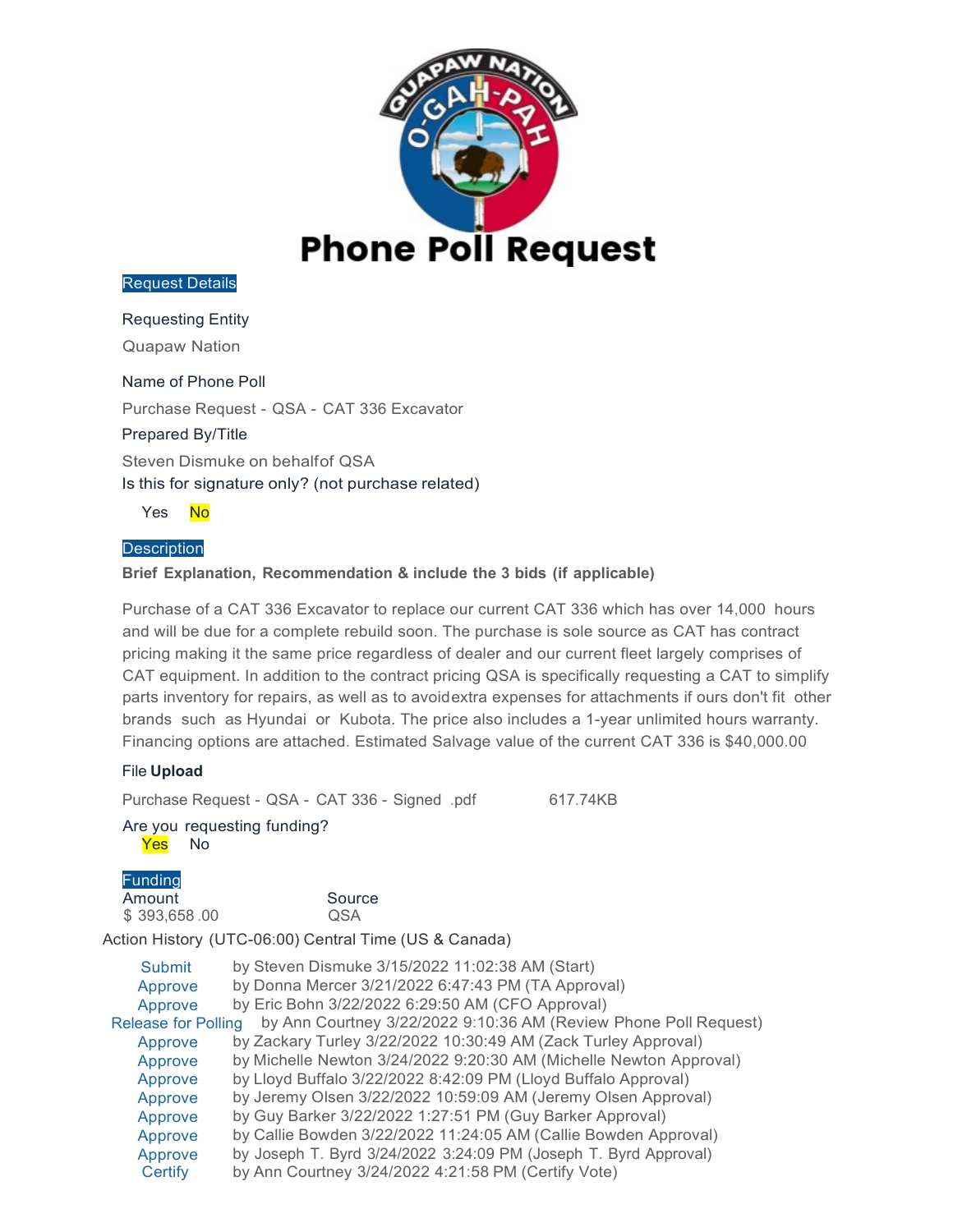

Request Details Requesting Entity

Quapaw Nation

Name of Phone Poll Purchase Request - QSA - Wheel Loader

Prepared By/Title Steven Dismuke

Is this for signature only? (not purchase related)

Yes No

#### **Description**

### **Brief Explanation, Recommendation** & **include the 3 bids (if applicable)**

Purchase of Hyundai HL980 wheel loader. This purchase will free up 3 other pieces of equipment on a chat pile for other projects resulting in great productivity. Hayden Machinery is the selected vendor based on price which includes a 5-year, 10,000-hour warranty. Financing options are included in the request packet.

### File Upload

Purchase Request - QSA - Wheel Loader - Signed.pdf 3.33MB

Are you requesting funding? Yes No

Funding

Amount Source<br>
\$395,000.00 QSA  $$395,000.00$ 

| Submit                     | by Steven Dismuke 3/4/2022 8:58:37 AM (Start)                                |
|----------------------------|------------------------------------------------------------------------------|
| Approve                    | by Donna Mercer 3/15/2022 12:09:11 PM (TA Approval)                          |
| Approve                    | by Eric Bohn 3/15/2022 12:17:08 PM (CFO Approval)                            |
| <b>Release for Polling</b> | by Ann Courtney 3/15/2022 12:53:59 PM (Review Phone Poll Request)            |
| Approve                    | by Zackary Turley 3/16/2022 2:10:35 PM (Zack Turley Approval)                |
| Approve                    | by Michelle Newton 3/16/2022 2:40:18 PM (Michelle Newton Approval)           |
| Approve                    | by Lloyd Buffalo 3/16/2022 4:28:43 PM (Lloyd Buffalo Approval)               |
| Approve                    | by Jeremy Olsen 3/16/2022 5:12:08 PM (Jeremy Olsen Approval)                 |
| Approve                    | by Guy Barker 3/15/2022 5:07:12 PM (Secretary Treasurer Guy Barker Approval) |
| Approve                    | by Callie Bowden 3/17/2022 8:58:50 AM (Callie Bowden Approval)               |
| Approve                    | by Joseph T. Byrd 3/15/2022 11:31:02 PM (Chairman Joseph Byrd Approval)      |
| Certify                    | by Ann Courtney 3/17/2022 9:02:41 AM (Certify Vote)                          |